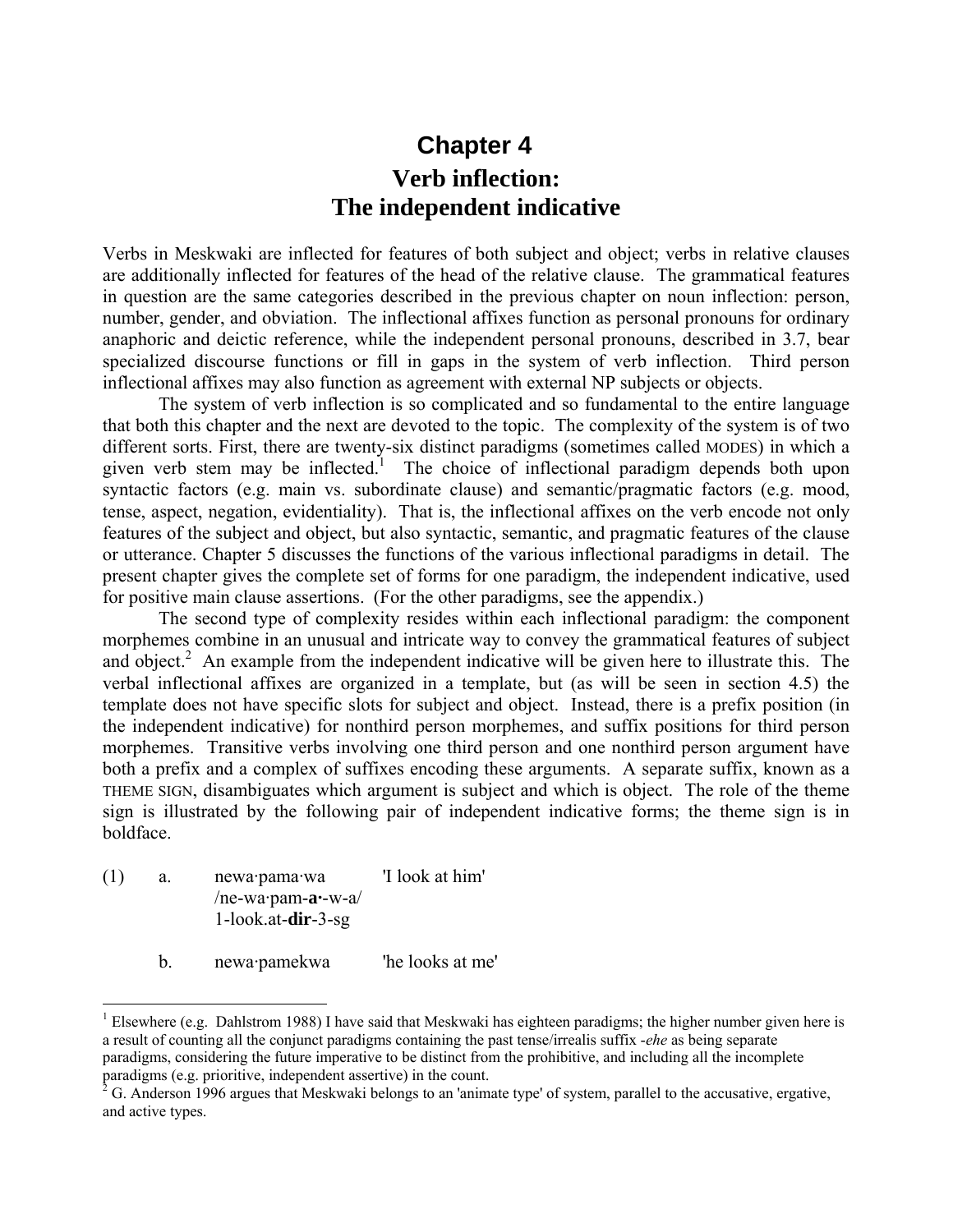/ne-wa·pam-**ekw**-w-a/ 1-look.at-**inv**-3-sg

The stem in each verb is the same, *wa·pam*- 'look at'. Both verbs contain the prefix *ne*-, indicating first person, and the suffixes -*w* and -*a*, indicating a singular third person animate argument. The only difference between the two verbs is in the choice of theme sign: (1a) contains the DIRECT theme sign -*a·*-, while (1b) contains the INVERSE theme sign -*ekw*-. The way in which the theme sign links the person/number features to the appropriate grammatical function is explained in  $4.5<sup>3</sup>$ Note that the verb containing the inverse theme sign is active, not passive (i.e., (1b) is not equivalent to 'I was looked at by him'.) See 10.3. for discussion of the controversy over the syntactic status of inverse verbs and arguments that inverse verbs in Meskwaki are active, not passive.

The present chapter is organized as follows: first, the division of verb stems into classes according to the gender of one of the verb's arguments is described in 4.1, then the independent indicative paradigm is presented for each of the stem classes. Inanimate Intransitive inflection is described in 4.2., Animate Intransitive inflection in 4.3., Transitive Inanimate in 4.4., and Transitive Animate, the most complex, in 4.5.

*4.1. Stem classes*. Every verb stem in Meskwaki belongs to one of four stem classes, depending upon its valence and the gender of one of its arguments. The stem class not only affects the shape of pronominal affixes attached to the verb stem but also restricts the set of valence-changing derivational suffixes which may combine with the stem (ch. 5). The ANIMATE INTRANSITIVE (AI) and the INANIMATE INTRANSITIVE (II) classes both contain verbs subcategorized for a subject but not for a first object; in the Animate Intransitive the subject is of animate gender while in the Inanimate Intransitive the subject is inanimate. In the other two classes it is the gender of the first object that determines the classification of the stem: TRANSITIVE ANIMATE (TA) for verbs subcategorized for an animate first object, and TRANSITIVE INANIMATE (TI) for verbs subcategorized for an inanimate first object. The subjects of both Transitive Animate and Transitive Inanimate verbs are normally animate; there are special inflectional affixes to indicate inanimate subjects, as discussed in 4.4. and 4.5.

The classification of verbs into stem classes is sensitive only to subjects and first objects, ignoring the presence or absence of the other types of arguments: second object, oblique, Comp, and secondary predicate. For example, the ditransitive stem *mi·n*- 'give' belongs to the Transitive Animate class because it has a first object (the recipient) and the first object is animate. A verb such as *ahpe·nemo*- 'depend on', on the other hand, is subcategorized for a subject and a second object, but no first object. It therefore belongs to the Animate Intransitive class, because it does not have a first object and its subject is animate.<sup> $\text{I}$ </sup> There is a large class of verbs referring to weather or temporal phenomena which have no semantic arguments yet are inflected for a subject. For example, *kemiya·*- 'rain' is classified Inanimate Intransitive and inflected for an inanimate singular subject, even though semantically it takes no argument at all. This phenomenon is parallel to that of expletive pronouns in languages like English or French: the verb requires a subject even if no

<sup>&</sup>lt;sup>3</sup> Similar morphological patterns in other Algonquian languages have received various theoretical treatments: for example, S. Anderson 1992, Halle and Marantz 1993, and Steele 1995, all on Potawatomi. 4

<sup>&</sup>lt;sup>4</sup> Algonquianist terminology for two-place AI verbs like *ahpe·nemo*- 'depend on' includes 'transitivized AI verb (AI + O)' (Goddard 1979a:37), 'AI verb with implied goal' (Bloomfield 1946:95), 'AI verb with pseudo object' (Bloomfield 1957:33), and 'pseudo-transitive' (Voorhis 1971:67).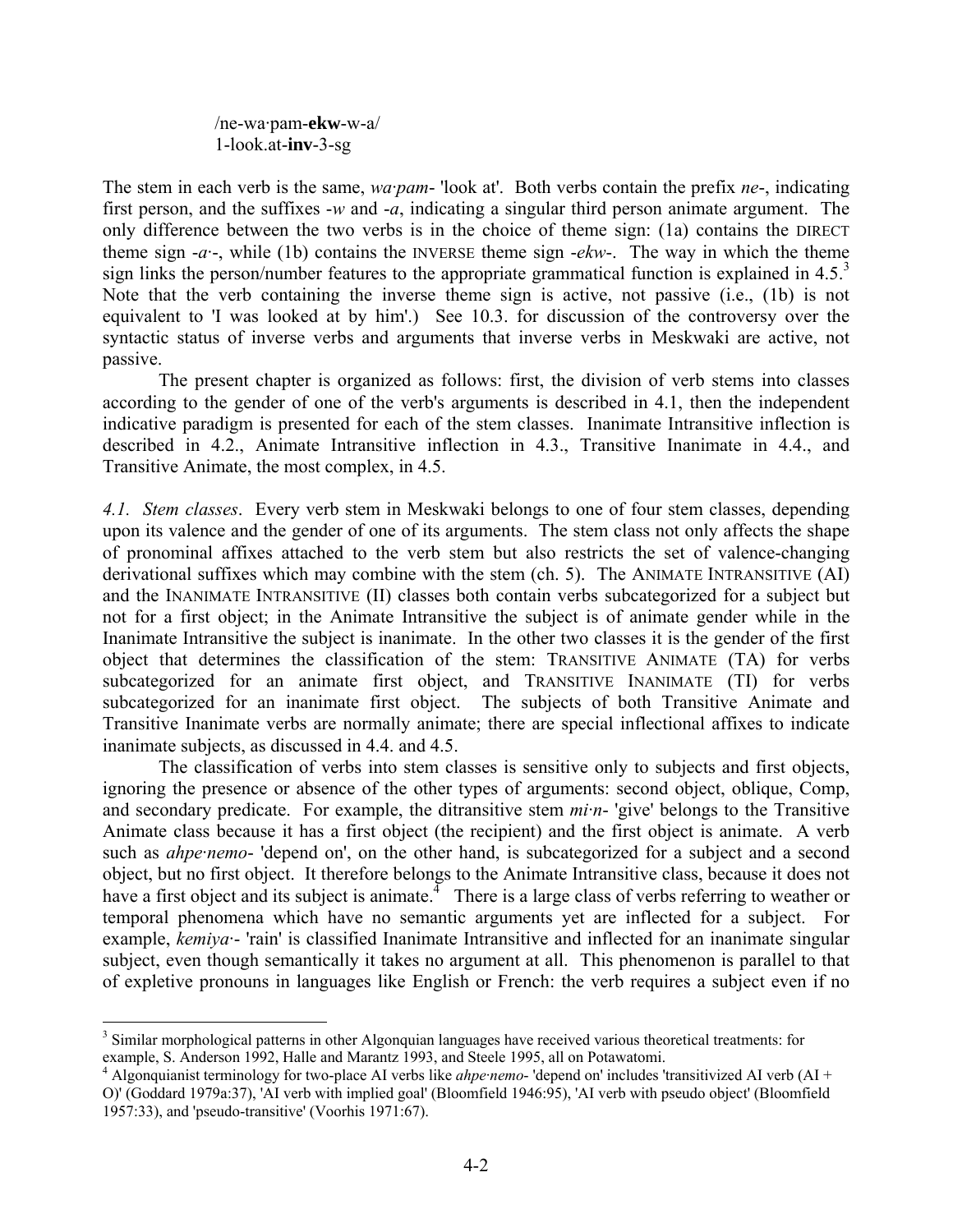semantic argument is associated with the subject. In Meskwaki, the subject of such verbs is expressed by pronominal inflection on the verb, not by an independent pronoun as in English or French. However, the phenomenon is the same -- a mismatch between syntactic and semantic requirements -- regardless of the morphosyntactic means of expressing pronominal subjects.<sup>5</sup> The subject of weather and time verbs in Meskwaki will accordingly be considered an expletive subject. All verbs taking an expletive subject belong to the Inanimate Intransitive class.

In a parallel fashion, other verbs are inflected for an inanimate object even though no semantic argument is associated with the object. Such verbs will be considered to take an expletive object. *a·hkwamat*- 'be sick' is an example of this type: semantically, it takes a single argument (the person who is sick); syntactically, it requires both a subject and an object. Like expletive subjects, expletive objects are inanimate, placing such verbs in the Transitive Inanimate stem class.<sup>6</sup>

Some verbs which take a Comp argument belong to the Animate Intransitive class: for example, *anwa·či·*- 'be willing to', *kočawi*- 'try to', and *ša·kwe·nemo*- 'be unwilling to'. Other verbs taking a Comp argument are classified Transitive Inanimate, including *aka·wa·t*- 'desire to', *a·nwiht*- 'be unable to', and *kehke·net*- 'know'. The division of Comp-taking verbs into the two classes is here attributed to the presence or absence of an expletive object in the verb's subcategorization frame. An AI stem such as *ša·kwe·nemo*- 'be unwilling to' is subcategorized for a subject and for Comp. It is classified Animate Intransitive since it does not have a first object, and its subject is animate. With *kehke·net*- 'know', on the other hand, the subcategorization requirements may be represented as subject, (expletive) object, and Comp. It is classified Transitive Inanimate since it is subcategorized for a first object, which is inanimate.<sup>7</sup>

In discussions of Algonquian languages, verb stems are often given in pairs -- AI and II; TA and TI -- for actions or states that could involve an argument of either gender. For example, the discussion of II inflection in 4.2. uses the stem *mi·škawa·*- 'be strong' to illustrate the various endings, and 4.3. uses the AI counterpart, *mi·škawesi*- 'be strong', in the examples. Notice that this pair of stems displays a morphological as well as lexical-semantic similarity. As explained in chapter 6, most verb stems in Meskwaki may be broken down into two (or more) component morphemes: here the two stems share the same initial morpheme, *mi·škaw*- 'strong', but have different final morphemes. -*a·*- is an II final for stative verbs, and -*esi*- is an AI stative final. It is the stem-final morpheme which determines the classification of the stem.

Transitive Animate and Transitive Inanimate stems likewise come in pairs: for example, *ta·keškaw*- 'touch with the foot' TA and *ta·kešk*- 'touch with the foot' TI. The former is used if something animate is touched, the latter for something inanimate. The common initial morpheme here is *ta·k*- 'touch' combined with the final -*eškaw*- 'by foot' TA or -*ešk*- 'by foot' TI. Another pair is *ča·kam*- 'eat or drink up' TA, *ča·kat*- 'eat or drink up' TI, formed from the initial *ča·k*- 'all' plus the final -*am*- 'by mouth' TA or -*at*- 'by mouth' TI. There is one suppletive pairing of stems: *amw*- 'eat' TA/*mi·či*- 'eat' TI. All other stem pairs share a common initial. See chapter 6 for more discussion.

*4.2. Inanimate Intransitive*. In this section I will first illustrate the full range of inflectional possibilities for Inanimate Intransitive stems, using *mi·škawa·*- 'be strong' as an example, and then

<sup>&</sup>lt;sup>5</sup> See Kathman 1993, 1994 on Abkhaz and the general issue of expletives in inflectional morphology.

<sup>6</sup> Algonquianist terminology for one-place TI verbs like *a·hkwamat*- 'be sick' includes 'objectless TI (TI - O)' (Goddard 1979a:41), 'TI with formal goal' (Bloomfield 1946:95), 'TI with formal object' (Bloomfield 1962:46), 'pseudo intransitive' (Bloomfield 1957:34), 'pseudo AI' (Goddard 1967:67 and Voorhis 1971:67). 7

The separate phenomenon of copying to object (similar to raising to object in English) may apply to Comp-taking verbs of either type, producing a Transitive Animate stem. See 10.1.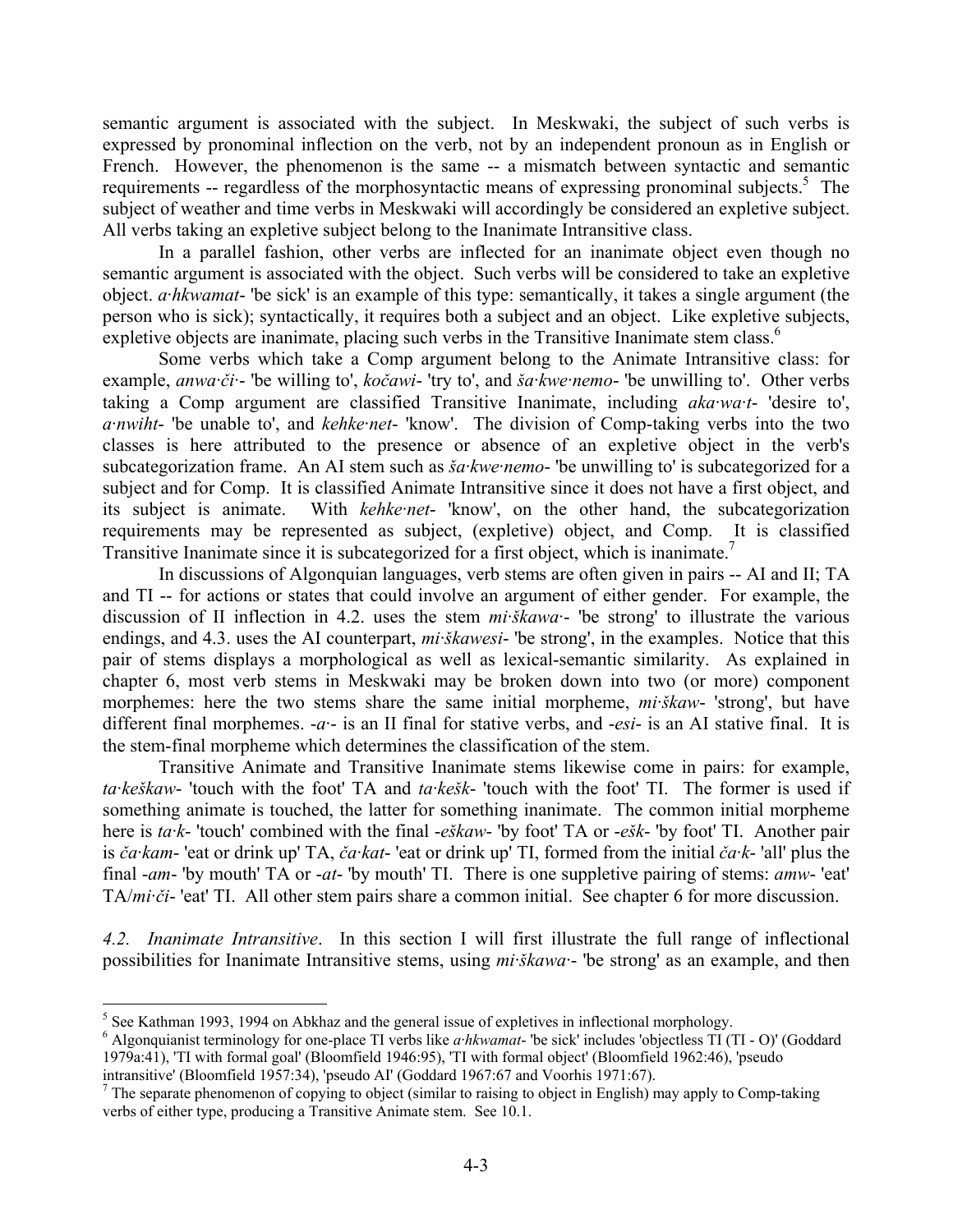give the more restricted possibilities for verbs taking an expletive subject. Finally, phonological processes associated with II inflection will be discussed.

An II stem such as *mi·škawa·*- 'be strong' which takes a nonexpletive subject may be inflected for a singular or plural, proximate or obviative subject.

| (2) | a.             | mi·škawa·-w-i<br>be.strong-0-sg               | 'it is strong'          |
|-----|----------------|-----------------------------------------------|-------------------------|
|     | b.             | mi škawa - w-ani<br>be.strong-0-pl            | 'they are strong'       |
|     | $\mathbf{c}$ . | mi·škawa·-ni-w-i<br>be.strong-obv-0-sg        | 'it (obv) is strong'    |
|     | d.             | mi škawa - ni - w - ani<br>be.strong-obv-0-pl | 'they (obv) are strong' |

All the II endings contain the suffix -*w*, which marks inanimate third person in the independent indicative.8 -*w* is followed by a suffix marking the number of the subject: -*i* for singular or -*ani* for plural. Note that these suffixes are homophonous with the inflectional number suffixes on inanimate nouns (3.1). The proximate/obviative distinction (3.3) is marked overtly on II verbs. Verbs with obviative subjects bear a suffix -*ni*- (occurring to the left of the third person suffix -*w*) while verbs with proximate subjects are unmarked.

Verbs taking an expletive subject include those referring to weather phenomena (e.g. *kemiya·*- 'rain', *mehpo*- 'snow', *awan*- 'be foggy', *naha·win*- 'be warm weather'), seasons (e.g. *pepo·*- 'be winter', *ni·pen*- 'be mid-summer'), and time of day (e.g. *wa·pan*- 'be dawn, morning', *na·wahkwe·*- 'be noon', *pehkote·*- 'be night'). Such verbs are inflected for an inanimate singular subject, which may be either proximate or obviative.

| (3) | a. | kemiya - w-i<br>rain-0-sg        | 'it is raining'       |
|-----|----|----------------------------------|-----------------------|
|     | h. | kemiya - ni-w-i<br>rain-obv-0-sg | 'it (obv) is raining' |

1

The choice of the proximate or obviative form for the expletive subject depends upon the syntactic context in which the verb is used. As described in 3.3., proximate is the unmarked third person form; the obviative is only used in contexts in which there are two or more third persons (animate or inanimate). If one wanted to say, "When I arrived, it was raining," the form of the verb 'rain' would be (3a), the proximate form, since there is no third person present in the context other than the expletive subject of 'rain'. If, on the other hand, one said, "When he arrived, it was raining," with the whole sentence in the syntactic domain of obviation (3.3), the verb 'rain' would

 $8$  As will be seen in 4.3, -*w* is also used to express animate third person in the inflection of Animate Intransitive verbs. We may therefore say that -*w* indicates third person, unmarked for gender. In the morpheme-by-morpheme glosses of inflected verbs, however, I will gloss -*w* as '0' when it attaches to an Inanimate Intransitive stem.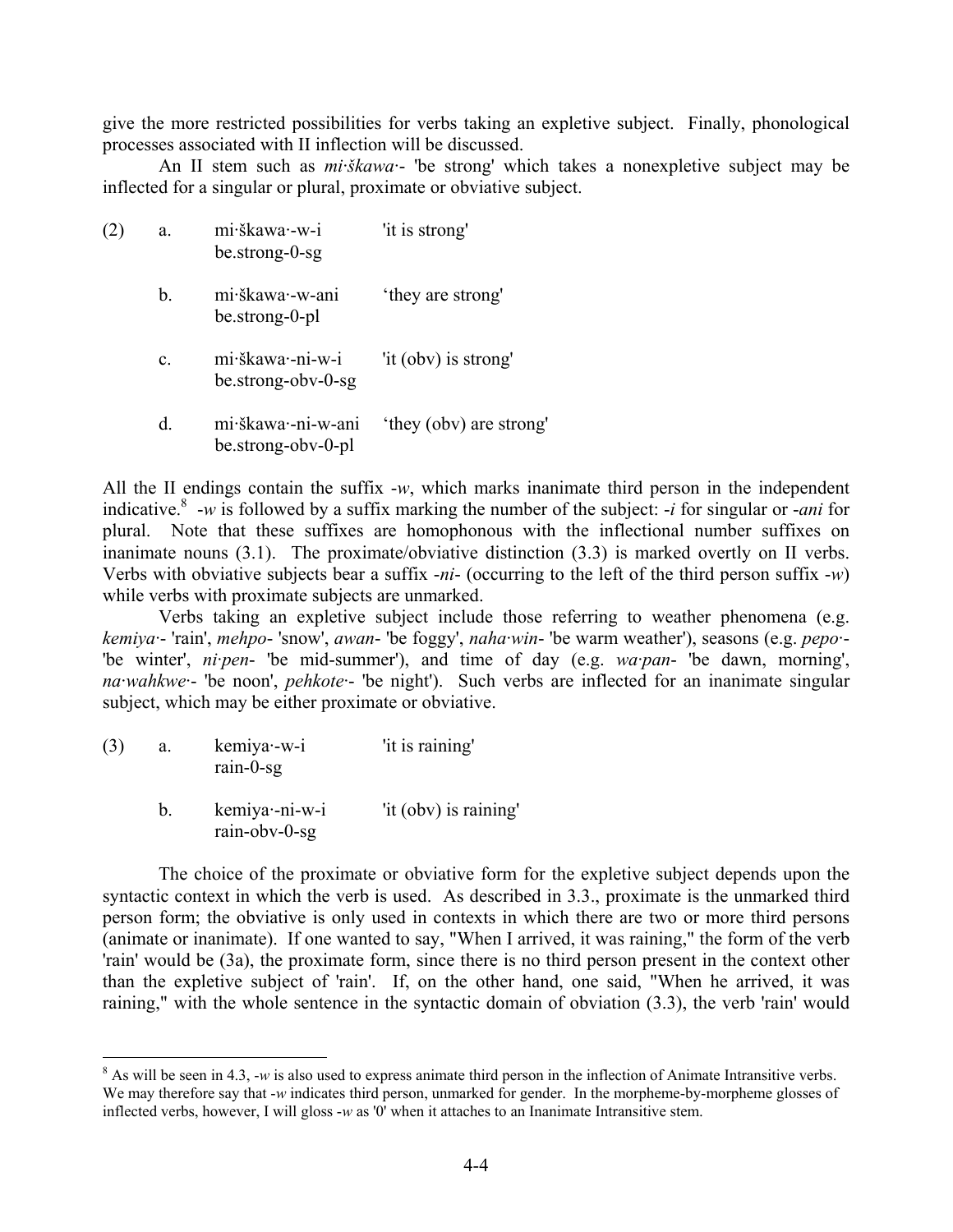be inflected for an obviative expletive subject, as in (3b), reflecting the presence of another third person in the context.

Many II stems end in a consonant, creating an unacceptable cluster of consonants when the *n*-initial obviative suffix is added. This unacceptable cluster is resolved by deletion, if the stem ends in *n*, or by epenthesis elsewhere.

| (4) | a. | ki šikeniwi                           | 'it (obv) grows' |
|-----|----|---------------------------------------|------------------|
|     |    | $/ki\ddot{\text{si}}$ kien-ni-w-i $/$ |                  |
|     |    | $grow$ - $obv$ - $0$ -sg              |                  |
|     |    |                                       |                  |

b. we·wenet-**e**-ni-w-i 'it (obv) is nice, pretty' be.nice -obv-0-sg

The epenthetic vowel in (4b) is in boldface.

The suffixes for proximate singular subject attach to C-final II stems in a straightforward way:

| (5) | a. | ki šiken-w-i<br>$grow-0-sg$    | 'it grows'           |
|-----|----|--------------------------------|----------------------|
|     | h. | we wenet-w-i<br>$be.nice-0-sg$ | 'it is nice, pretty' |

The combination of C plus *w* is an acceptable cluster, so no deletion or epenthesis occurs.

In the proximate plural forms, however, a process of coalescence takes

place with C-final stems. The sequence of  $/w+a$  becomes  $o$  in nonfinal syllables following a consonant:

| (6) | a. | ki šikeno ni<br>/ki·šiken-w-ani/<br>$grow-0-pl$  | 'they grow'             |
|-----|----|--------------------------------------------------|-------------------------|
|     | b. | we weneto ni<br>/we·wenet-w-ani/<br>be.nice-0-pl | 'they are nice, pretty' |

Another phonological process affecting II stems in the independent indicative and independent dubitative is the umlaut of stem-final  $a \cdot$  to  $e^{9}$ .

(7) a. ina·ške·wi 'it falls [thither]' /ina·ška·-w-i/ fall.to-0-sg

 $9$ <sup>9</sup> The use of the term 'umlaut' for this process is traditional among Algonquianists. Note that it is distinct from the umlaut processes seen in Germanic and other languages in which a front vowel triggers the fronting of another vowel earlier in the word.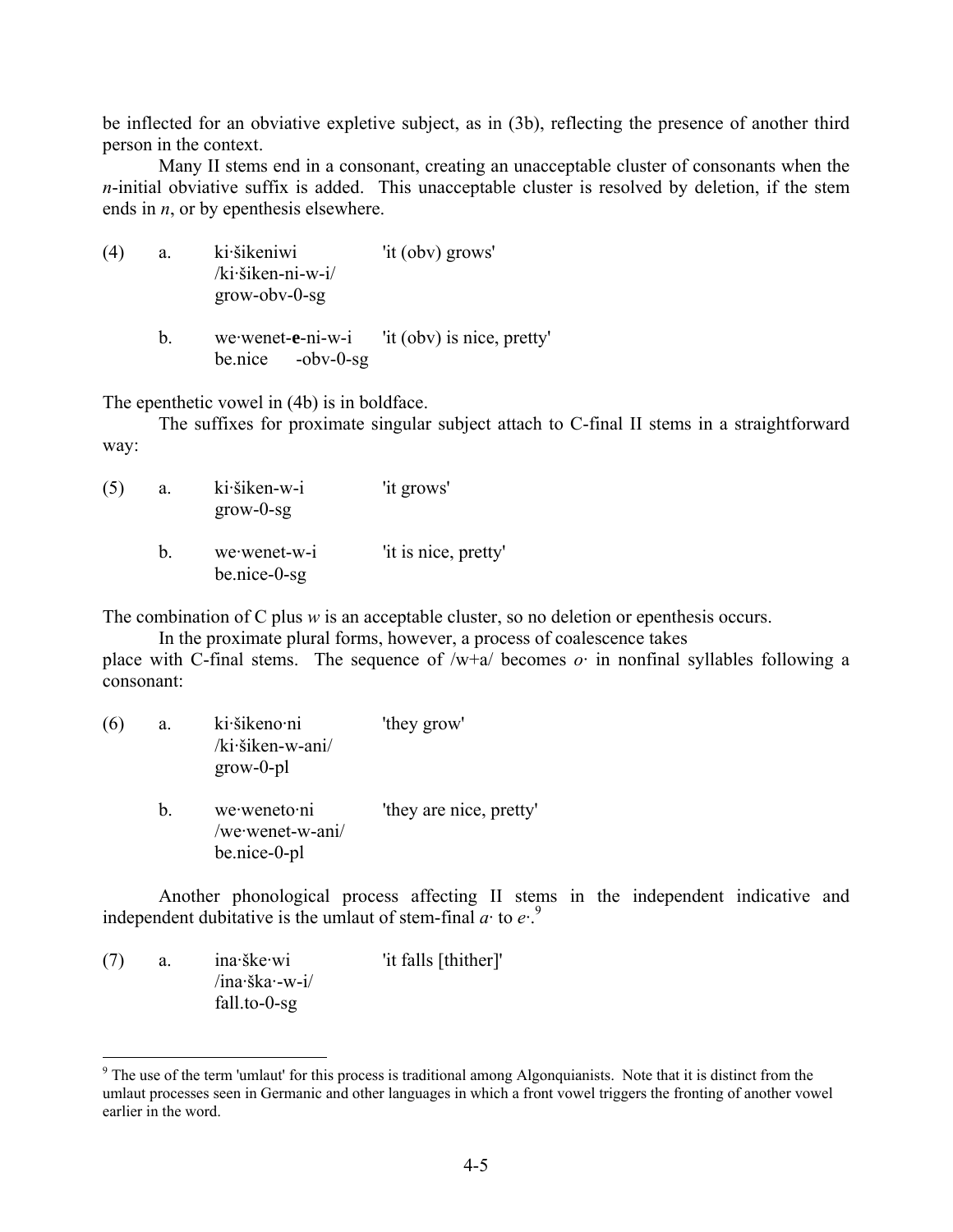Compare the subjunctive form *ina·ška·-k-e* 'if it falls [thither]', where no umlaut occurs.

Umlaut applies to all II stems ending in  $a$  except those containing the stative final  $-(y)a$ . such as *mi·škawa·*- 'be strong' in (2).

*4.3. Animate Intransitive*. Animate Intransitive stems may be inflected for a subject in any of the person categories. The discussion will begin with the forms for third person subjects, since they show some similarities in form and organization with Inanimate Intransitive forms. We will then take up the nonthird person AI forms and discuss phonological processes associated with AI stems.

Like the Inanimate Intransitive forms, Animate Intransitive verbs in the independent indicative have separate forms for third person singular and plural, proximate and obviative. Two differences may be noted in comparing the forms below to those in (2): the form of the stem itself and the form of the number suffixes.

| (8) | a.             | mi škawesi-w-a<br>be.strong-3-sg              | 'he is strong'          |
|-----|----------------|-----------------------------------------------|-------------------------|
|     | b.             | mi škawesi-w-aki<br>be.strong-3-pl            | 'they are strong'       |
|     | $\mathbf{c}$ . | mi škawesi-ni-w-ani<br>be.strong-obv-3-obv.sg | 'he (obv) is strong'    |
|     | d.             | mi·škawesi-ni-w-ahi<br>be.strong-obv-3-obv.pl | 'they (obv) are strong' |

Like the II set of endings, the third person forms of AI verbs in the independent indicative all contain the suffix -*w*, for third person. If the subject is obviative (8c, d), the suffix -*ni* precedes -*w*. *w* is followed by a suffix marking the number of the subject: -*a* for proximate singular (8a), -*aki* for proximate plural (8b), -*ani* for obviative singular (8c), or -*ahi* for obviative plural (8d). Like the number suffixes of the II set, these suffixes are homophonous with the inflectional suffixes marking number on nouns  $(3.2)$ .

Now consider the AI forms for nonthird person subjects.

| (9) | a.             | ne-mi·škawesi<br>1-be.strong               | 'I am strong'               |
|-----|----------------|--------------------------------------------|-----------------------------|
|     | b.             | ke-mi·škawesi<br>2-be.strong               | 'you are strong'            |
|     | $\mathbf{c}$ . | ne-mi·škawesi-pena<br>$1$ -be.strong- $1p$ | 'we (exclusive) are strong' |
|     | d.             | ke-mi·škawesi-pena<br>$2$ -be.strong-1p    | 'we (inclusive) are strong' |
|     | e.             | ke-mi·škawesi-pwa                          | 'you (plural) are strong'   |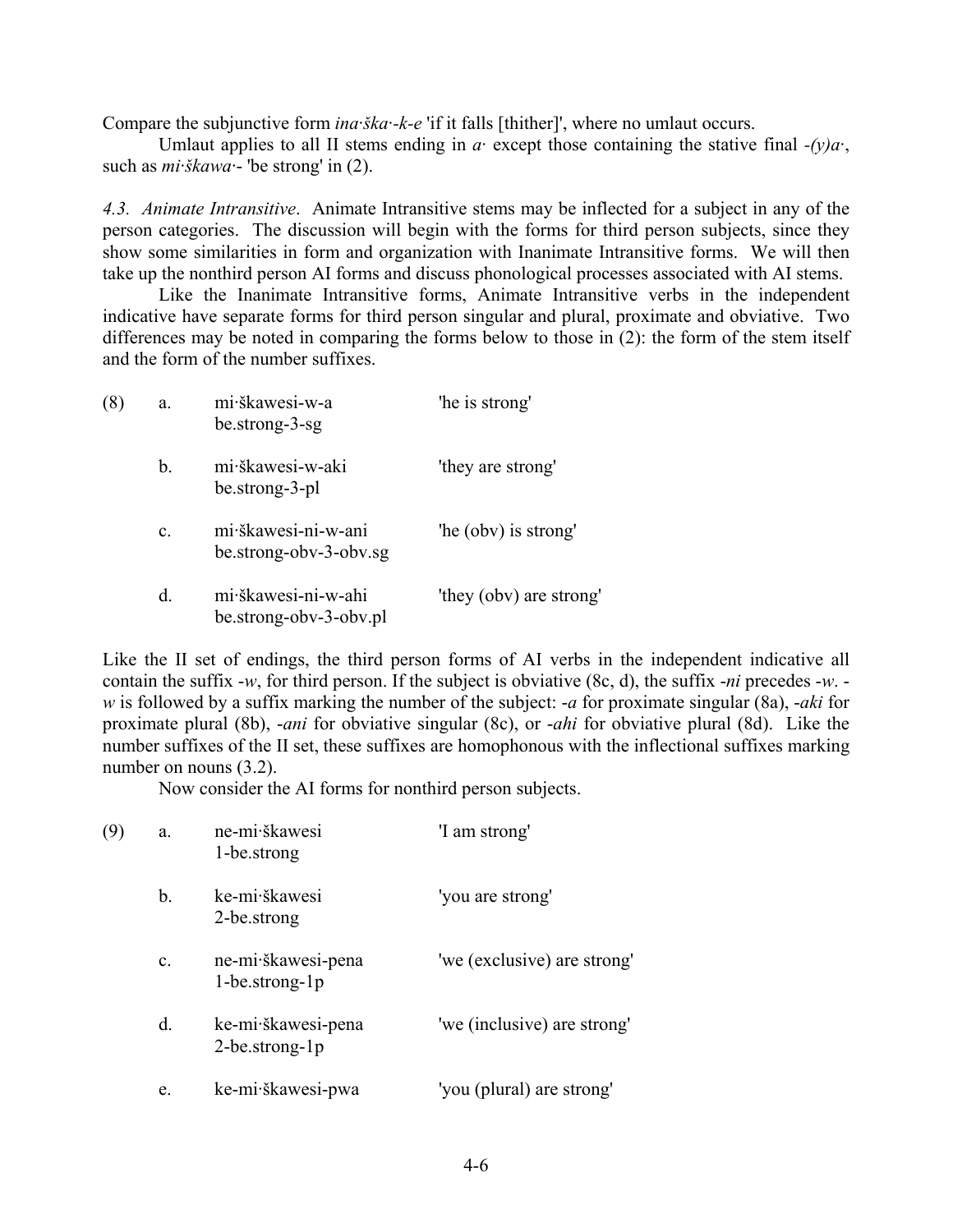|   | 2-be.strong-2p                     |                     |
|---|------------------------------------|---------------------|
| f | mi škawesi-pi<br>$be.$ strong- $X$ | 'people are strong' |

The nonthird person forms display a number of similarities to the inflection of possessed nouns (3.4). For instance, (9a-e) all contain a prefix: either *ne*- for first person or *ke*- for second person, homophonous with the possessor prefixes. Furthermore, the first person inclusive form in (9d) takes the second person prefix *ke*- rather than first person *ne*-. Forms with plural subjects add a suffix to the stem, while the first and second person singular forms have no suffix. The forms of the AI number suffixes are different from the possessor suffixes, however: the two first person plural forms take the suffix -*pena*, and second person plural takes -*pwa*. There is also a form for unspecified subject of an AI verb in (9f), formed with the suffix -*pi* and no prefix.

Another similarity between the possessor inflection described in 3.4. and verb inflection may be seen in the treatment of vowel-initial stems. When the prefixes of the independent indicative (or independent dubitative) are added to a vowel initial verb stem, an epenthetic *t* is inserted: *ne-t-a·čimo* 'I tell a story', *ke-t-ota·nesi* 'you have a daughter'. This is the same pattern seen in the inflection of vowel-initial independent noun stems. The strategy used by dependent noun stems (deleting the vowel of the prefix before a vowel-initial stem) is found in one context in verb inflection: when a prefix is added to the future prefix *i·h-* (e.g. *n-i·h-mi·škawesi* 'I will be strong', *k-i·h-mi·škawesi* 'you will be strong'). These strategies for resolving vowel clusters are found not only with AI stem inflection, but also with Transitive Inanimate and Transitive Animate stems.

In comparing the third person set of AI forms in (8) with the nonthird person set in (9), some differences may be noted. The first and second person forms all bear a prefix, while the third person forms do not; the third person endings are complexes of two or three suffixes, while the nonthird person forms either have no suffix at all, or a suffix composed of a single morpheme. However, the organization of the two sets of forms is similar in that the expression of the person feature is separate from that of the number feature. All the third person forms contain -*w*, all the first person forms contain *ne*-, and all the second person forms contain *ke*-. To determine the number of the subject, one must look at the suffixes following -*w* in the third person, or for the presence or absence of a suffix in the nonthird person set. The division of person and number into separate 'slots' is a recurring pattern throughout the independent indicative, as we will see, as is the differential treatment of nonthird and third persons.

It should be mentioned that it is also possible to inflect AI stems for inanimate subjects:

| (10) | a.      | pemipaho-mikat-w-i<br>$run-0.subj-0-sg$                            | 'it runs'         |
|------|---------|--------------------------------------------------------------------|-------------------|
|      | $b_{-}$ | pemipaho mikato ni<br>/pemipaho-·mikat-w-ani/<br>$run-0.subj-0-pl$ | 'they (inan) run' |

The existence of these forms may be somewhat surprising: in the Inanimate Intransitive section it was stated that II stems are used when the subject is inanimate. Why would there also be inflectional endings for inanimate subjects of AI verbs? The answer is that these endings are used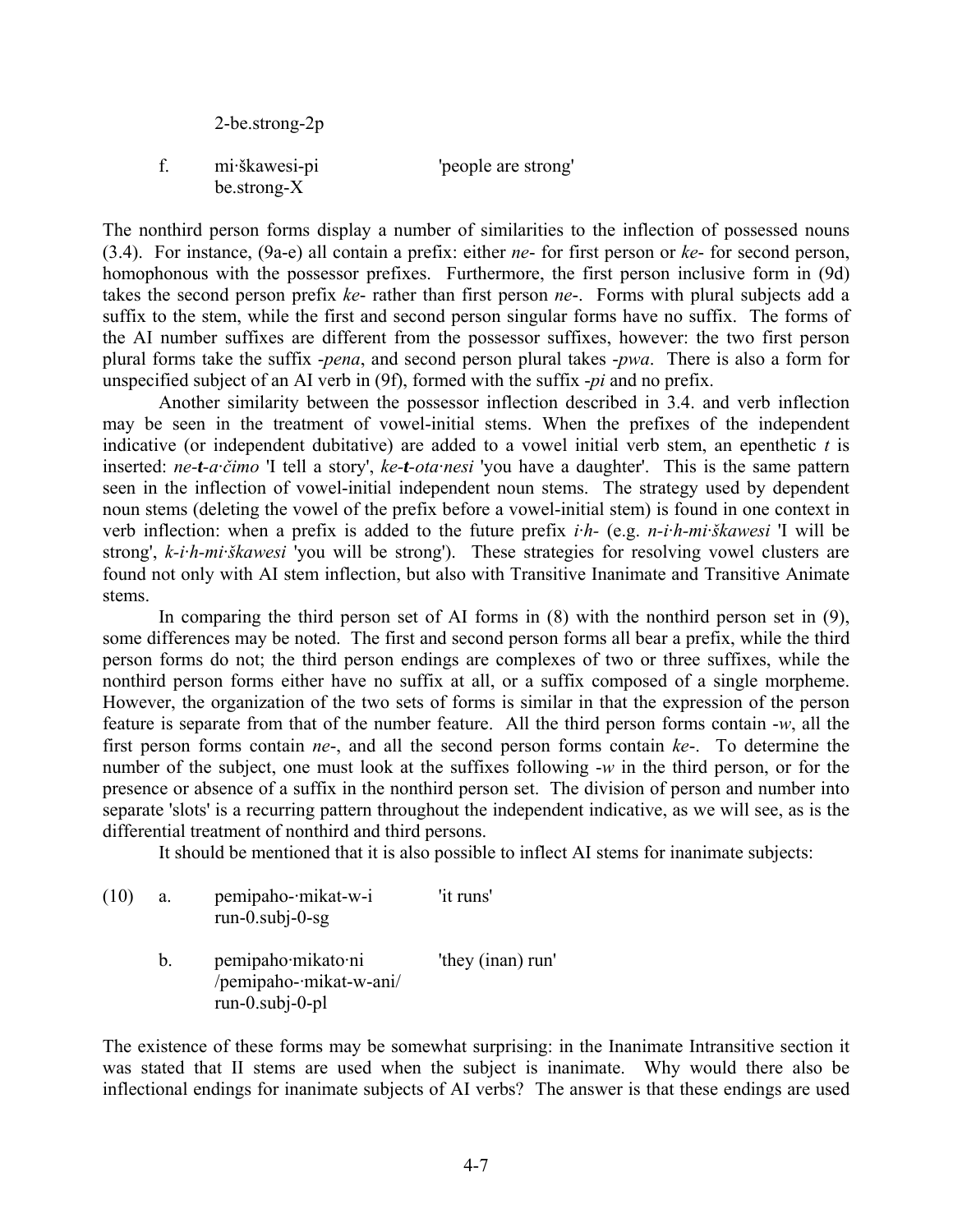for verbs like 'run', 'do', 'come', 'fly', 'stop', etc., which ordinarily are only used with animate subjects and which therefore do not have an II counterpart. In most circumstances the lack of an II stem for 'run', for example, is not a problem. In traditional stories about the spirits, however, or in dreams or visions, it can happen that inanimate objects move or fly about under their own power. In such circumstances there is a conflict between the inanimate gender of the subject and the animate gender required by the verb stem. This dilemma may be resolved in one of two ways: either by temporarily shifting the gender of the noun to animate (see 3.2) or by using the special AI endings for inanimate subjects.

The endings given in (10) above may be broken down into a suffix -*·mikat*- followed by the inflectional endings from the II set: -*w*- third person, plus -*i* singular or -*ani* plural. (The coalescence rule illustrated in (6) above applies to  $/w+a/$  in (10b), producing  $o$ .) Note also that -*·mikat*- lengthens a preceding short vowel.

AI verbs are subject to phonological processes comparable to those described in 4.2. for II verbs. For example, the umlaut rule seen in (7) also applies to AI stems ending in long *a·*, except those with the stem-final morpheme  $-ika\cdot pa - \cdot \cdot \cdot$  The *a*· is changed to *e*· when followed by third person independent indicative (or independent dubitative) endings. Consider the following sets with the stem *pya·*- 'come': first the nonthird person forms, then the third person forms.

| (11) | a.             | ne-pya<br>1-come                     | 'I come'          |
|------|----------------|--------------------------------------|-------------------|
|      | b.             | ke-pya<br>2-come                     | 'you come'        |
|      | $\mathbf{c}$ . | ne-pya--pena<br>$1$ -come- $1p$      | 'we (excl) come'  |
|      | d.             | ke-pya--pena<br>$2$ -come- $1p$      | 'we (incl) come'  |
|      | e.             | ke-pya - pwa<br>$2$ -come- $2p$      | 'you (pl) come'   |
|      | f.             | $pya$ -pi<br>$come-X$                | 'people come'     |
| (12) | a.             | pye--w-a<br>$come-3-sg$              | 'he comes'        |
|      | b.             | pye - w-aki<br>come-3-pl             | 'they come'       |
|      | $\mathbf{c}$ . | pye -- ni-w-ani<br>come-obv-3-obv.sg | 'he (obv) comes'  |
|      | d.             | pye -ni-w-ahi                        | 'they (obv) come' |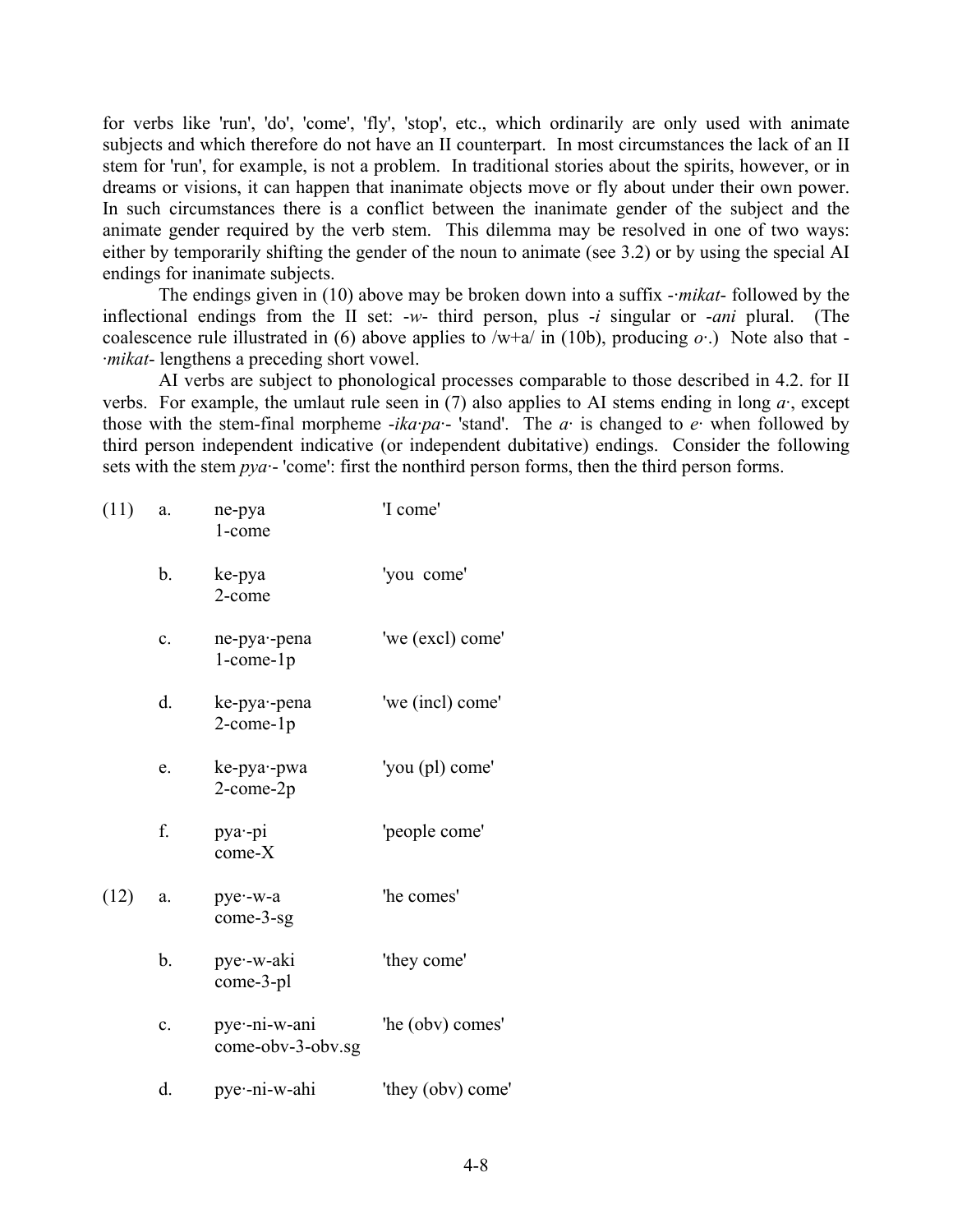come-obv-3-obv.pl

e. pye·-mikat-w-i 'it comes' come-0.subj-0-sg

The stem in the forms in (11) is *pya·*-, with the long vowel of the stem shortened in (11a and b) because it is in word final position. The stem in the forms in (12) is *pye·*-, because the third person suffix -*w* triggers umlaut of the stem final *a·*. (Note that umlaut occurs even when -*w* is not immediately adjacent to the stem-final vowel, as in (12c-e).) The form in (11) with final long *a·* may be taken as the underlying form: in other paradigms, such as the aorist conjunct, the stem has final long *a·* throughout.

Adding the *n*-initial obviative suffix to a consonant-final AI stem results in an unacceptable cluster which must be resolved by deletion or epenthesis, just as we saw for the II stems. The strategy used by nearly all AI stems ending in *n* is to delete one of the cluster of two *n*'s:

(13) šekišiniwani 'he (obv) lies' /šekišin-ni-w-ani/ lie-obv-3-obv.sg

The other strategy, used by stems ending in all other consonants and by a few exceptional stems ending in *n* (*no·n*- 'suck' and verbs with the final -*ekin*- 'size' (*makekin*- 'be big', *inekin*- 'be so big')) is to insert an epenthetic *e* between the two consonants:

| (14) | če·če·k-e-ni-w-ani                             | "he (obv) cries out" |  |
|------|------------------------------------------------|----------------------|--|
|      | $\text{cry.out } -\text{obv-3-} \text{obv.sg}$ |                      |  |

For the proximate singular subject forms, however, no epenthesis or deletion is required. The -*w* suffix attaches directly to the consonant-final stem:

| (15) | a. | šekišin-w-a<br>$lie-3-sg$                   | 'he lies'      |
|------|----|---------------------------------------------|----------------|
|      | h. | če∙če∙k-w-a<br>$\text{cry}.\text{out-3-sg}$ | 'he cries out' |

In the proximate plural forms, suffixing -*w* plus the disyllabic plural suffix creates the environment for the coalescence rule illustrated in (6) above to apply:

(16) a. šekišino·ki 'they lie' /šekišin-w-aki/ lie-3-pl b. če·če·ko·ki 'they cry out' /če·če·k-w-aki/ cry.out-3-pl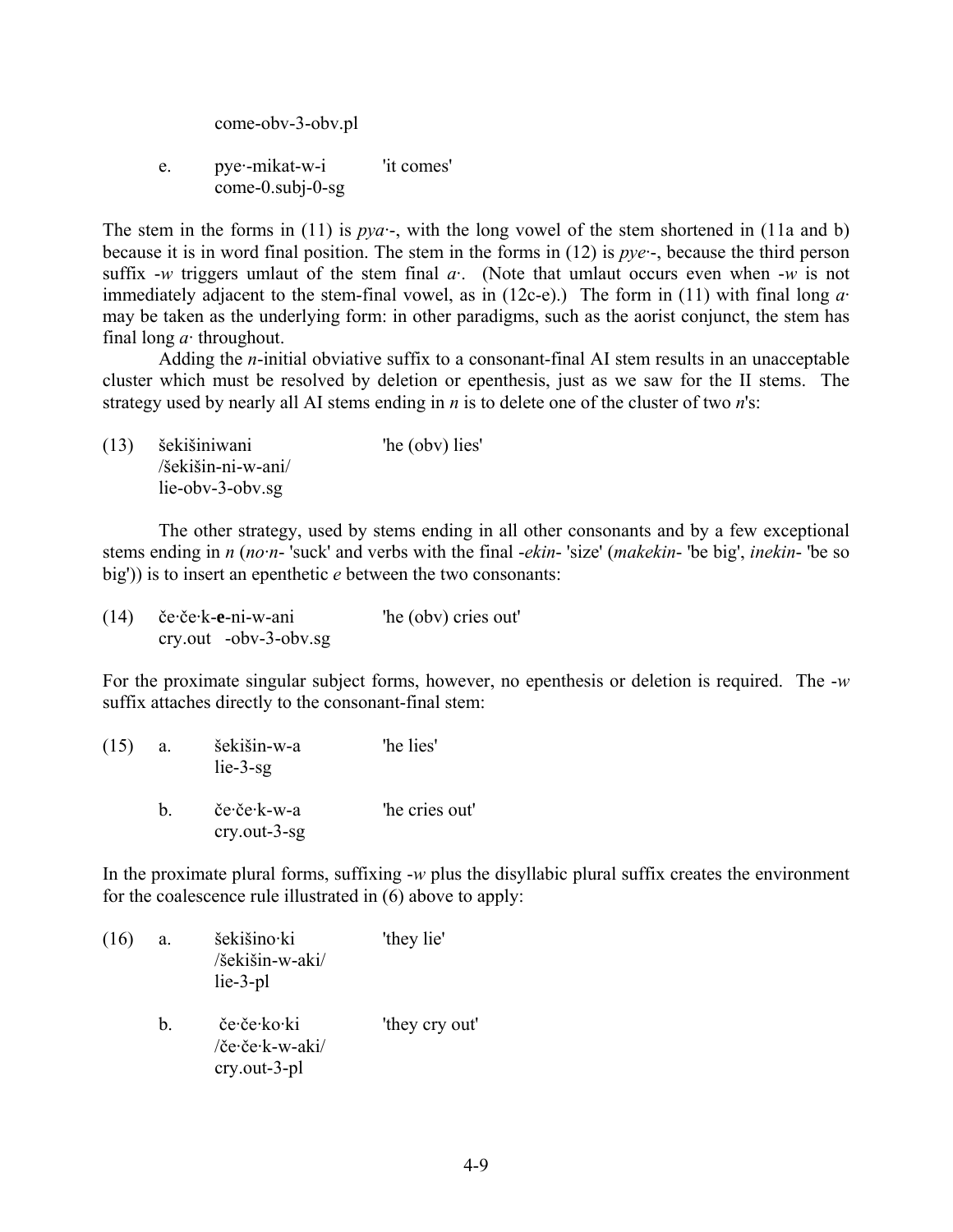This rule applies only to nonfinal syllables, so the proximate singular forms in (15) are not affected.

The above phenomena of umlaut, deletion, epenthesis, and coalescence are almost identical to those observed in II stems. The AI set of forms also presents additional problems for consonantfinal stems which have no counterpart in the II. For example, the *p*-initial nonthird person suffixes also create unacceptable consonant clusters when attached to consonant-final AI stems. Such clusters are always broken up by epenthesis, for stems ending in *n* as well as stems ending in other consonants.

| (17) | a.             | ne-šekišin-e-pena<br>$1$ -lie - $1p$  | 'we (excl) lie'     |
|------|----------------|---------------------------------------|---------------------|
|      | $b_{\cdot}$    | ne-če·če·k-e-pena<br>$1$ -cry.out -1p | 'we (excl) cry out' |
|      | $\mathbf{c}$ . | ne-nep-e-pena<br>$1$ -die - $1p$      | 'we (excl) die'     |

The fact that the cluster of *p*'s in (17c) is broken up by epenthesis shows that the rule deleting one of two *n*'s in (13) is not a general rule of degemination, but rather is specific to *n*.

Finally, an epenthetic *e* is also added to consonant-final AI stems inflected for first or second person singular subjects. These are the only suffixless forms in the independent indicative, and the *e* is needed to satisfy the requirement that all Meskwaki words end in a short vowel.

| (18) | a.             | ne-šekišin-e<br>1-lie        | 'I lie'     |
|------|----------------|------------------------------|-------------|
|      | $b_{\cdot}$    | ne-če·če·k-e<br>$1$ -cry.out | 'I cry out' |
|      | $\mathbf{c}$ . | ne-nep-e<br>1-die            | 'I die'     |

*4.4. Transitive Inanimate*. The inflection of Transitive Inanimate stems is similar to that of Animate Intransitive stems. The main difference is that transitive stems, both TI and TA, bear an additional inflectional suffix known as a THEME SIGN. In the TA forms the theme sign plays a pivotal role in linking the person/number features of the inflectional suffixes to subject and to object, as will be seen in the next section. In the TI forms, the theme sign serves only to mark the fact that the verb takes an inanimate object.

The TI stems are divided into three groups based upon the form of the theme sign required by the stem (Bloomfield 1962). Class 1 TI stems take  $-a - -a$ *m*- as the theme sign, Class 2 TI stems take -*o·*- as the theme sign, and a few TI stems, considered Class 3, take a zero theme sign. The set of forms for the TI Class 1 stem *wa·pat*- 'look at' is listed below. The theme sign  $-a - \sim$ *am*- is suffixed immediately to the right of the stem, and is glossed '0.obj' in the interlinear glosses, indicating an inanimate object. The number of the object is not encoded in the verb inflection. The grammatical features of the subject are expressed by combinations of a prefix and suffixes nearly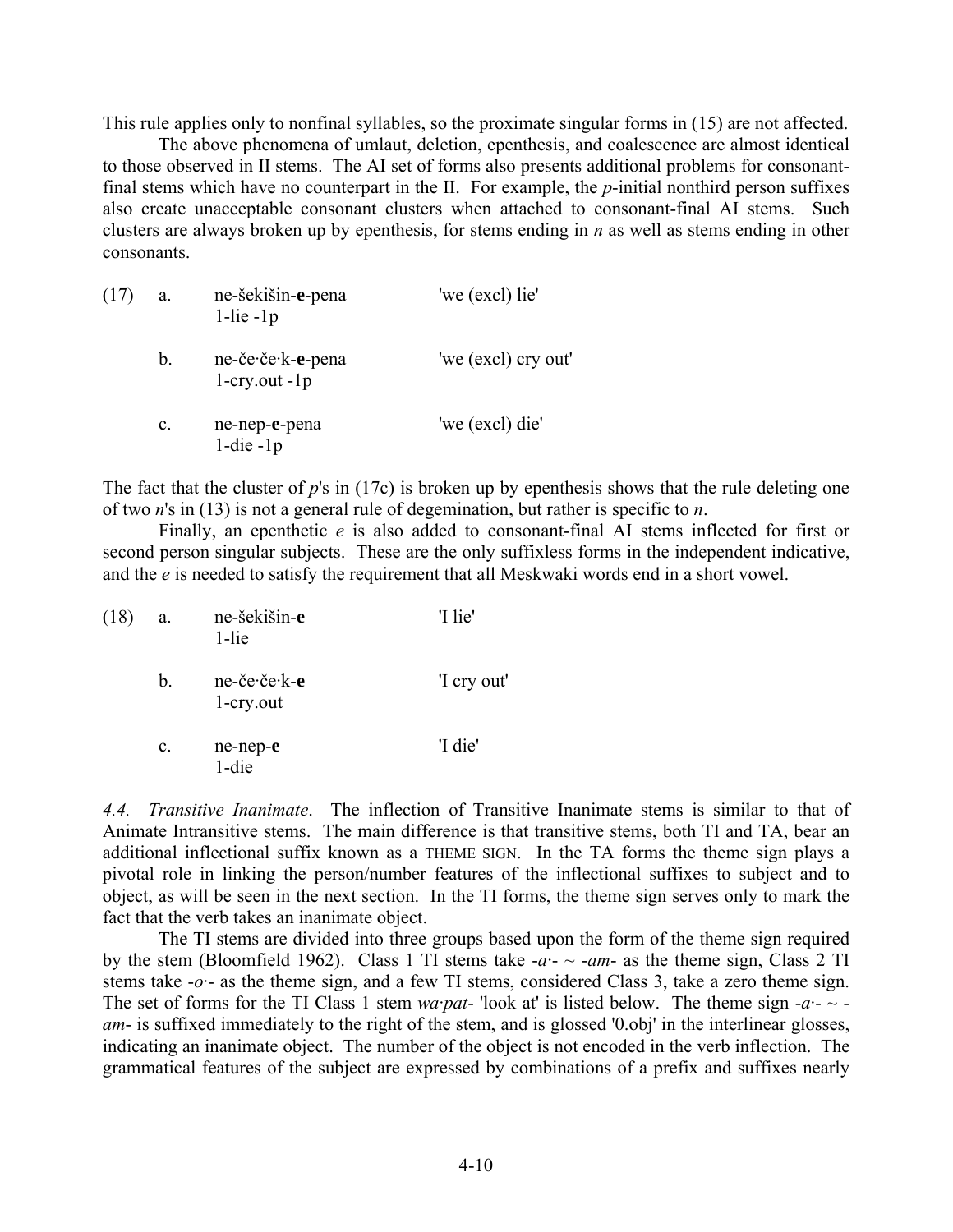identical to those described in 4.3. for Animate Intransitive verbs. (The only difference is that the obviative suffix is -*ini*- rather than -*(e)ni*-.)

| (19) | a.             | ne-wa·pat-a<br>$1$ -look.at-0.obj                       | 'I look at it'          |
|------|----------------|---------------------------------------------------------|-------------------------|
|      | b.             | ke-wa pat-a<br>2-look.at-0.obj                          | 'you look at it'        |
|      | $\mathbf{c}$ . | ne-wa·pat-a·-pena<br>$1$ -look.at-0.obj-1p              | 'we (excl) look at it'  |
|      | d.             | ke-wa·pat-a·-pena<br>$2$ -look.at-0.obj-1p              | 'we (incl) look at it'  |
|      | e.             | ke-wa·pat-a·-pwa<br>2-look.at-0.obj-2p                  | 'you (pl) look at it'   |
|      | f.             | wa pat-a -pi<br>$look.at-0.obj-X$                       | 'people look at it'     |
|      | g.             | wa·pat-am-w-a<br>$look.at-0.obj-3-sg$                   | 'he looks at it'        |
|      | h.             | wa·patamo·ki<br>/wa·pat-am-w-aki/<br>look.at-0.obj-3-pl | 'they look at it'       |
|      | $\mathbf{i}$ . | wa·pat-am-ini-w-ani<br>look.at-0.obj-obv-3-obv.sg       | 'he (obv) looks at it'  |
|      | j.             | wa·pat-am-ini-w-ahi<br>look.at-0.obj-obv-3-obv.pl       | 'they (obv) look at it' |

The -*am*- allomorph of the Class 1 theme sign is used with third person subjects; -*a·*- is used elsewhere. In the first and second person singular -*a·* is shortened to -*a* by the general rule that words end in short vowels. Note that the third person proximate plural suffixes in (19h) are attached to a consonant final morpheme, triggering coalescence of /w+a/ to *o·*.

The inflection of Class 2 TI stems, such as *pye·t*- 'bring', is simpler than that of Class 1 stems because the form of the theme sign is -*o·*- throughout the paradigm:

| (20) | a. | $ne-pye-t-o$<br>$1-bring-0.$ obj         | 'I bring it'   |
|------|----|------------------------------------------|----------------|
|      | b. | $ke$ -pye $\cdot$ t-o<br>$2-bring-0.0bj$ | 'you bring it' |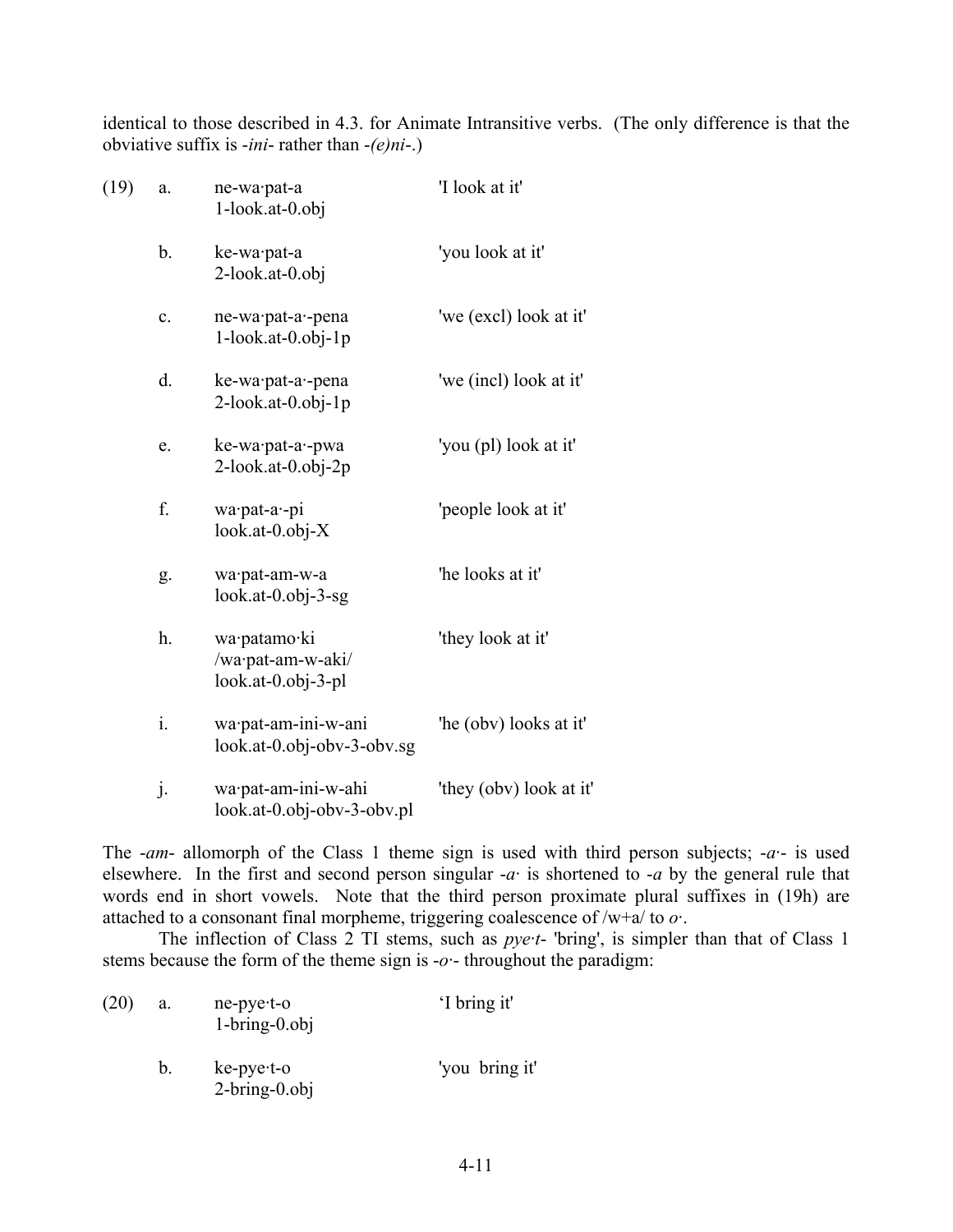| $\mathbf{c}$ . | ne-pye·t-o·-pena<br>$1 - bring - 0.$ obj $-1p$ | 'we (excl) bring it'  |
|----------------|------------------------------------------------|-----------------------|
| d.             | ke-pye-t-o--pena<br>$2-bring-0.0bj-1p$         | 'we (incl) bring it'  |
| e.             | ke-pye-t-o--pwa<br>$2-bring-0.0bj-2p$          | 'you (pl) bring it'   |
| f.             | $pye$ t-o --pi<br>$bring-0.0bj-X$              | 'people bring it'     |
| g.             | pye-t-o--w-a<br>$bring-0.0bj-3-sg$             | 'he brings it'        |
| h.             | pye·t-o·-w-aki<br>$bring-0.0bj-3-pl$           | 'they bring it'       |
| $\mathbf{i}$ . | pye·t-o·-ni-w-ani<br>bring-0.obj-obv-3-obv.sg  | 'he (obv) brings it'  |
| j.             | pye-t-o--ni-w-ahi<br>bring-0.obj-obv-3-obv.pl  | 'they (obv) bring it' |

The long vowel of the theme sign is shortened in word final position, as in (20a, b). The affixes encoding features of the subject are identical to those used with AI stems.

The vast majority of TI stems belong to either Class 1 or Class 2. A few, however, have no overt theme sign and are considered Class 3 TI stems. Since there is no theme sign, the inflection of TI Class 3 is identical to AI inflection. This is illustrated below with the TI Class 3 stem *mi·či*- 'eat'.

| (21) | a.             | ne-mi·či<br>$1$ -eat            | 'I eat it'         |
|------|----------------|---------------------------------|--------------------|
|      | b.             | ke-mi·či<br>2-eat               | 'you eat it'       |
|      | $\mathbf{c}$ . | ne-mi·či-pena<br>$1$ -eat- $1p$ | 'we (excl) eat it' |
|      | d.             | ke-mi·či-pena<br>$2$ -eat-1 $p$ | 'we (incl) eat it' |
|      | e.             | ke-mi·či-pwa<br>$2$ -eat- $2p$  | 'you (pl) eat it'  |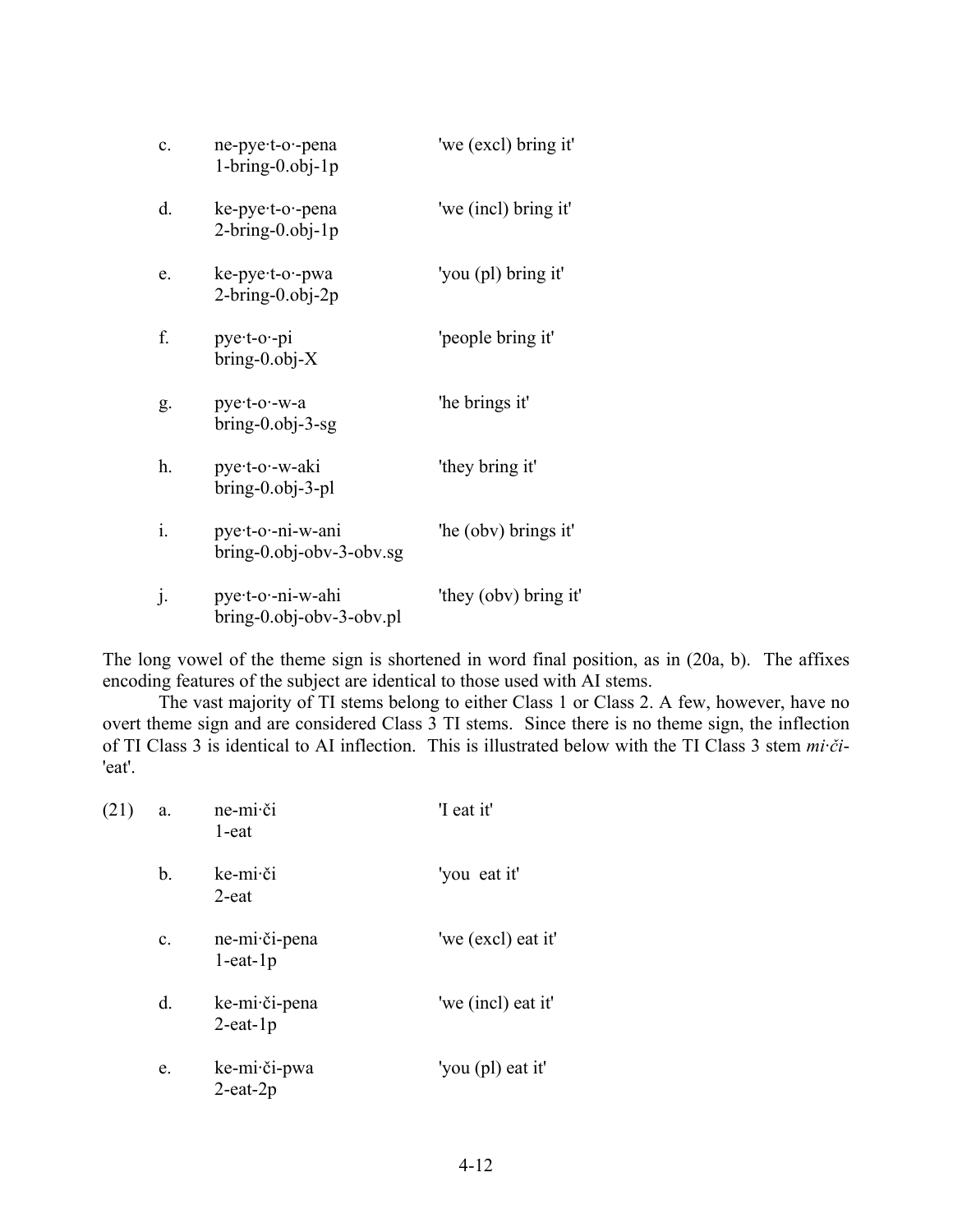| f. | mi·či-pi<br>$eat-X$                | 'people eat it'     |
|----|------------------------------------|---------------------|
| g. | mi·či-w-a<br>eat- $3$ -sg          | 'he eats it'        |
| h. | mi·či-w-aki<br>eat-3-pl            | 'they eat it'       |
| i. | mi či-ni-w-ani<br>eat-oby-3-oby.sg | 'he (obv) eats it'  |
|    | mi či-ni-w-ahi<br>eat-oby-3-oby.pl | 'they (obv) eat it' |

Other examples of Class 3 TI stems include *awi*- 'have' and *na·t*- 'go after, go to get'. Consonantfinal TI Class 3 stems require the same epenthesis of *e* found with consonant-final AI stems (cf.  $(14)$ ,  $(17)$ ,  $(18)$ ).

Since the inflection of Class 3 TI stems is identical to AI inflection, how can we tell if a given stem is TI Class 3? First of all, these stems behave syntactically like other TI stems in that they always take an object of inanimate gender. Second, there may be a lexically related intransitive stem which contrasts with the TI class 3 stem. For example, the stem *wi·seni*- AI 'eat' is used to express the intransitive activity of eating, not *mi·či*- TI 'eat'. Third, most TI stems will be morphologically related to their TA counterpart. Compare *na·t*- TI 'go after' with *na·n*- TA 'go after'.

TI stems may also be inflected for an inanimate subject acting on an inanimate object, using the suffix -*·mikat*- seen above in the AI section. The relevant suffix complexes for Class 1 TI stems are given below.

| (22) | a.    | -amo · - mikat-w-i<br>$0.0$ <sub>b</sub> $-0.$ sub $-0.9$                         | 'it $\ldots$ it'             |
|------|-------|-----------------------------------------------------------------------------------|------------------------------|
|      | $h -$ | amo·mikato·ni<br>/-amo·-·mikat-w-ani/<br>$0.0$ <sub>b</sub> $-0.$ sub $-0$ $-$ pl | 'they $($ inan $) \dots$ it' |

1

Note that the form of the Class 1 theme sign here is -*amo·*-, rather than plain -*am*-. This allomorph shows up in another part of the inflectional system as well, preceding the prohibitive/future imperative suffix -*hk*-: -*amo·hkani* 2-0/future imperative (see the appendix).

*4.5. Transitive Animate*. Transitive Animate verbs are the most complicated part of the inflectional system, since the full range of person features is found with objects as well as with subjects.<sup>10</sup> As mentioned in the introduction to this chapter, the TA theme signs -- especially the direct theme sign

 $10$  Transitive Animate verbs containing the diminutive suffix have a different pattern of inflection. See the appendix for the full set of forms.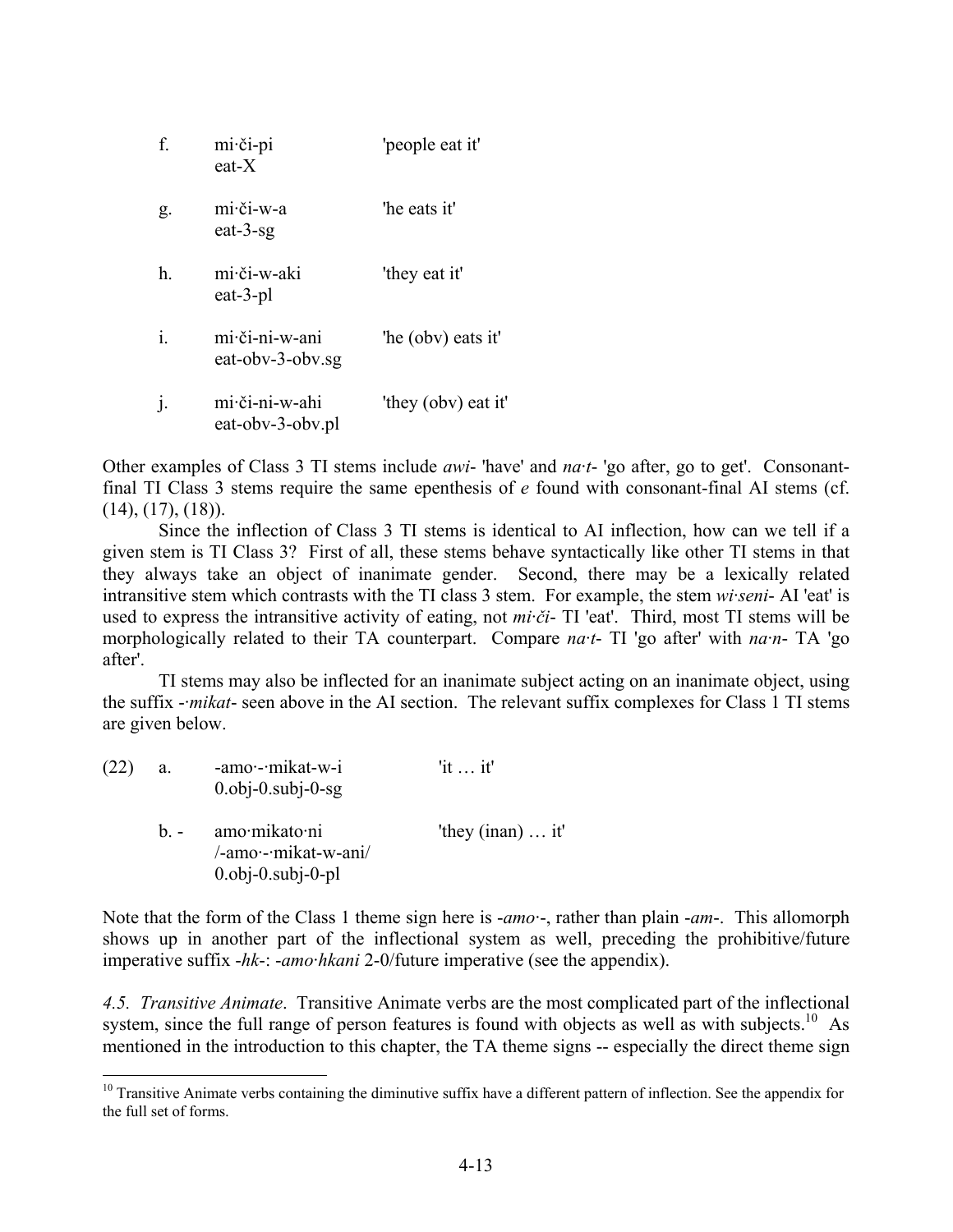and the inverse theme sign -- play a pivotal role in TA verb agreement.<sup>11</sup> The direct theme sign is used when a nonthird person subject acts upon a third person object, or when a proximate third person subject acts upon an obviative third person object. The inverse theme sign is used in the opposite situations: when a third person subject acts upon a nonthird person object, or when an obviative third person subject acts upon a proximate third person object. Inflection of transitive verbs in Algonquian languages is often described as being sensitive to a hierarchy of person. On this hierarchy first and second persons are of equal rank and ranked highest, followed by proximate third person, then obviative third person, and finally the 'further' obviative (3.3).

(23) nonthird  $> 3 > 3' > 3''$ 

1

The direct theme sign is used when the subject outranks the object on the person hierarchy, and the inverse theme sign is used when the object outranks the subject on the person hierarchy.

The discussion below will begin with direct and inverse forms. Next, the forms in which both subject and object are nonthird person (of equal rank on the person hierarchy) will be taken up. Such forms contain either the theme sign indicating first person object or the theme sign indicating second person object. There is also a set of forms used to express unspecified subject, and another set of forms for inanimate subject.

We will begin by comparing a few direct forms with their inverse counterparts, using the TA stem *wa·pam*- 'look at'. The direct forms all have a a singular nonthird person subject and a third person object; the inverse forms have a third person subject and a singular nonthird person object.

| (24) | a.             | ne-wa·pam-a·-w-a<br>$1$ -look.at-dir-3-sg<br>'I look at him'                  | b. | ne-wa·pam-a·-w-aki<br>1-look.at-dir-3-pl<br>'I look at them'                        |
|------|----------------|-------------------------------------------------------------------------------|----|-------------------------------------------------------------------------------------|
|      | $\mathbf{c}$ . | ke-wa·pam-a·-w-a<br>2-look.at-dir-3-sg<br>'you look at him'                   | d. | ke-wa·pam-a·-w-aki<br>2-look.at-dir-3-pl<br>'you look at them'                      |
| (25) | a.             | newa·pamekwa<br>/ne-wa·pam-ekw-w-a/<br>1-look.at-inv-3-sg<br>'he looks at me' | b. | newa·pameko·ki<br>/ne-wa·pam-ekw-w-aki/<br>1-look.at-inv-3-pl<br>'they look at me'  |
|      | $\mathbf{c}$ . | kewa·pamekwa<br>ke-wa·pam-ekw-w-a/<br>2-look.at-inv-3-sg<br>'he looks at you' | d. | kewa·pameko·ki<br>/ke-wa·pam-ekw-w-aki/<br>2-look.at-inv-3-pl<br>'they look at you' |

Some aspects of the verb inflection in (24) and (25) are familiar. For example, the prefix *ne*- marks first person and the prefix *ke*- marks second person, just as we saw in the AI and TI forms. Note, however, that in the TA *ne*- and *ke*- may be used either for a first or second person subject, as in

 $11$  In many Algonquianist discussions, the direct theme sign is labelled theme sign 1, the inverse theme sign theme sign 2, -*i* (first person object) theme sign 3, and -*en* (second person object) theme sign 4.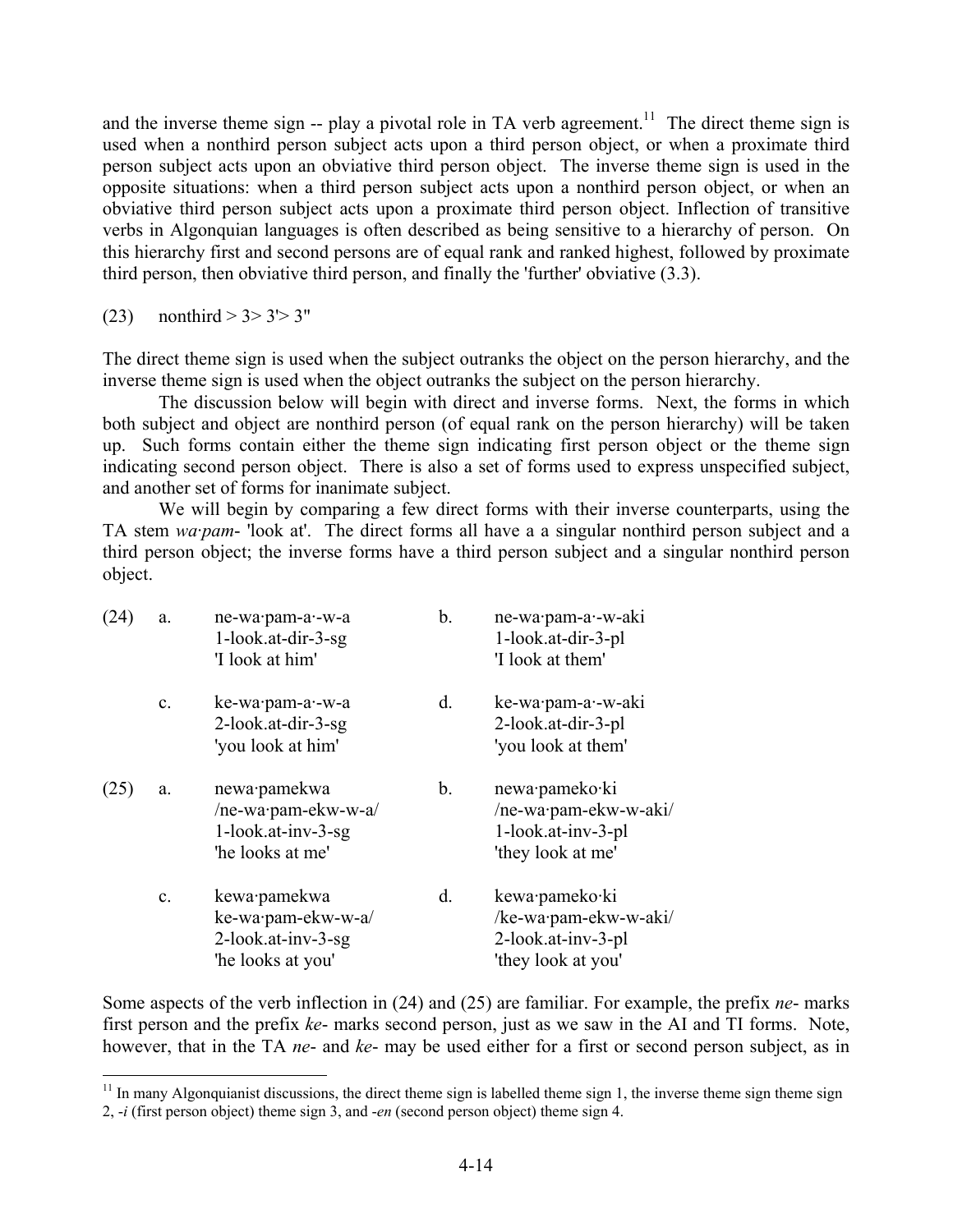(24), or for a first or second person object, as in (25). Another familiar pattern may be seen in the complex of suffixes: -*w* marks third person, and the suffix following -*w*- indicates the number of the third person argument (-*a* for third person singular, -*aki* for third person plural). But again, note that these third person suffixes are associated with the object in (24) and with the subject in (25). The only morphological difference between the set of forms in (24) and those in (25) is the choice of theme sign: -*a·*- in (24) and -*ekw*- in (25). It is the theme sign which tells us which features are associated with subject and which with object.

In the Animate Intransitive section it was noted that the prefix position is used for nonthird person, while third person is marked by a suffix -*w*, followed by an additional suffix encoding the number of the third person argument. The same pattern may be seen in the inflection of the TA forms above. A nonthird person argument -- either subject or object -- will be encoded by a prefix. Likewise, the suffix -*w*- encodes a third person argument, either subject or object. The suffixes -*a* and -*aki* indicate singular or plural number of the third person argument. The position of an affix thus depends upon grammatical category (person vs. number) and upon the distinction between nonthird and third persons. The syntactic distinction of subject vs. object does not influence the position of inflectional affixes in Meskwaki.

We will now consider a few more forms: those with plural nonthird person subjects and a third person object.

| (26) | a.             | ne-wa·pam-a·-pena<br>1-look.at-dir-1p | 'we (excl) look at him/them' |
|------|----------------|---------------------------------------|------------------------------|
|      | b.             | ke-wa·pam-a·-pena<br>2-look.at-dir-1p | 'we (incl) look at him/them' |
|      | $\mathbf{c}$ . | ke-wa·pam-a·-pwa<br>2-look.at-dir-2p  | 'you (pl) look at him/them'  |

Here again we encounter affixes which are familiar from the discussion of AI forms: the first person plural exclusive is formed with the combination of *ne*- -*pena*, the first person inclusive plural with *ke*- -*pena*, and the second person plural with *ke*- -*pwa*. Note too that all three forms in (26) contain the direct theme sign -*a·*-, appropriate since the subject outranks the object on the person hierarchy. However, the forms in (26) do not contain the third person suffix -*w*, nor do they bear a suffix indicating the number of the third person object (hence the glosses are vague regarding the number of the object). We may therefore conclude that the plural nonthird suffixes *pena* and -*pwa* occupy the same slot on the inflectional template as the third person suffix -*w*. Furthermore, -*pena* and -*pwa* take precedence over -*w*: -*w* may only appear when there is no other suffix competing for that position. Finally, the choice of -*pena* or -*pwa* precludes adding a third person number suffix.

Note that while the number of the third person object is left vague in the forms of  $(26)$ , the person and gender of the object is unambiguously third person animate. The form of the stem, *wa·pam*-, specifies the gender of the object, and the choice of theme sign, -*a·*-, entails that the person of the object is third.

Now consider the inverse counterparts to the forms in (26).

(27) a. newa·pamekona·na b. newa·pamekona·naki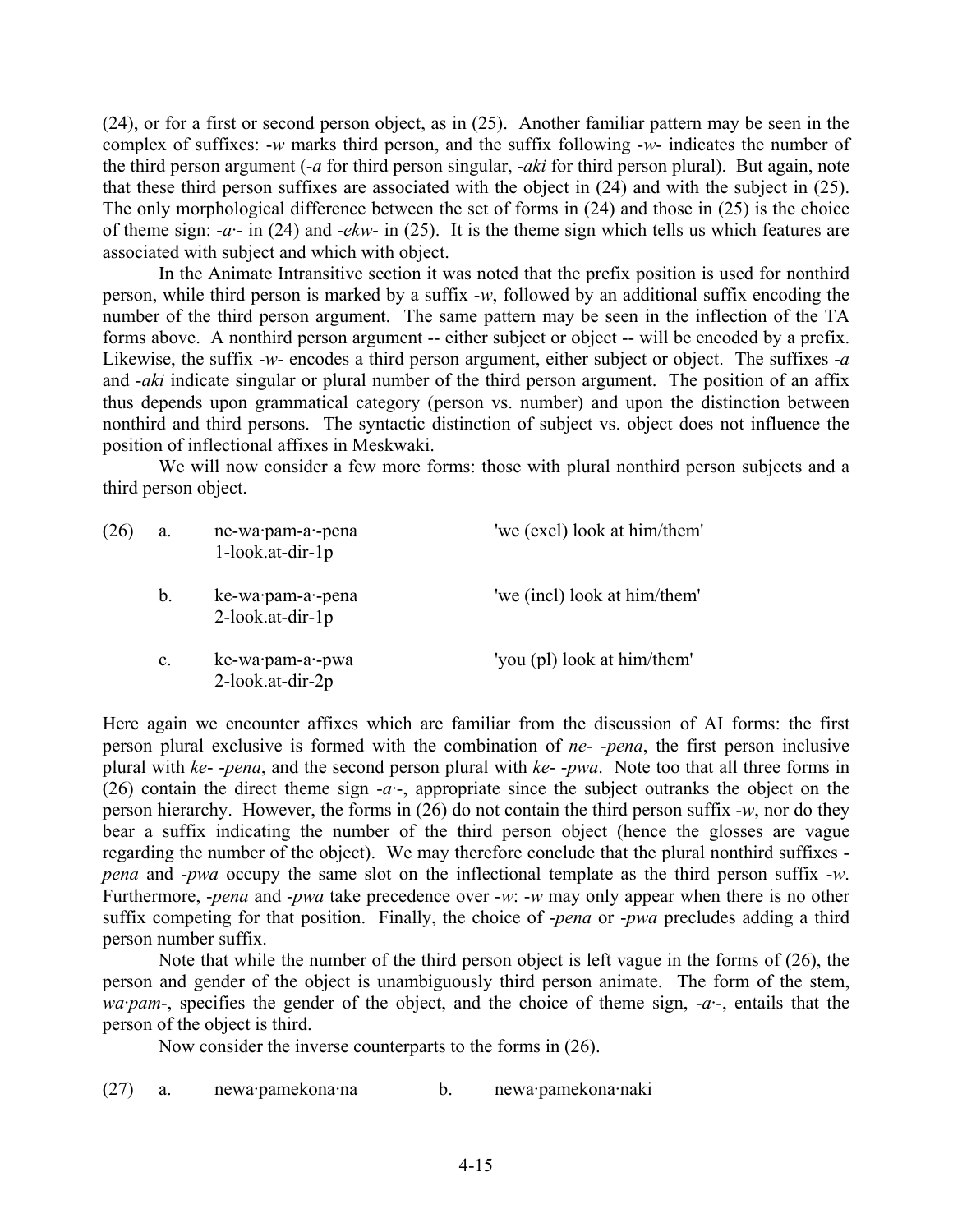|                | /ne-wa·pam-ekw-ena·n-a/<br>1-look.at-inv-1p-sg<br>'he looks at us (excl)'                     |    | /ne-wa·pam-ekw-ena·n-aki/<br>1-look.at-inv-1p-pl<br>'they look at us (excl)'                          |
|----------------|-----------------------------------------------------------------------------------------------|----|-------------------------------------------------------------------------------------------------------|
| $\mathbf{c}$ . | kewa·pamekona·na<br>/ke-wa·pam-ekw-ena·n-a/<br>2-look.at-inv-1p-sg<br>'he looks at us (incl)' | d. | kewa·pamekona·naki<br>/ke-wa·pam-ekw-ena·n-aki/<br>$2$ -look.at-inv-1p-pl<br>'they look at us (incl)' |
| e.             | kewa·pamekowa·wa<br>/ke-wa·pam-ekw-wa·w-a/<br>2-look.at-inv-2p-sg<br>'he looks at you (pl)'   | f. | kewa·pamekowa·waki<br>/ke-wa·pam-ekw-wa·w-aki/<br>2-look.at-inv-2p-pl<br>'they look at you (pl)'      |

There are two differences between (26) and (27), in addition to the form of the theme sign. The form of the nonthird person plural suffixes is different, and the number of the third person argument is specified. The suffixes marking nonthird person plural are not the *p*-initial suffixes seen in the AI, TI, and TA direct forms, but rather are homophonous with the plural suffixes found in possessor inflection  $(3.4)$ .<sup>12</sup>

The independent indicative lacks, for the most part, forms for nonthird person subjects acting on an obviative third person subject, or vice versa. (The only exception is for an unspecified subject acting on an obviative object, listed with the unspecified subject forms below.) Such forms exist in the conjunct order paradigms, however.

The examples of direct and inverse forms discussed so far all involve one third person argument and one nonthird person argument. The direct/inverse opposition is also found when both subject and object are third person. Consider first the direct set of verbs with two third person arguments.

 $(28)$  a. wa $\cdot$  pam-e $\cdot$ -w-a look.at-dir-3-sg 'he (prox) looks at him/them (obv)'

- b. wa·pam-e·-w-aki look.at-dir-3-pl 'they (prox) look at him/them (obv)'
- c. wa·pam-e·-ni-w-ani look.at-dir-obv-3-obv.sg 'he (obv) looks at him/them (further obv)'
- d. wa·pam-e·-ni-w-ahi look.at-dir-obv-3-obv.pl 'they (obv) look at him/them (further obv)'

<sup>&</sup>lt;sup>12</sup> Proto-Algonquian had two sets of independent indicative inflection for transitive verbs: absolutive and objective (Goddard 1967). The *p*-initial suffixes in Meskwaki derive from the PA absolutive endings and the endings in (27) derive from the objective set.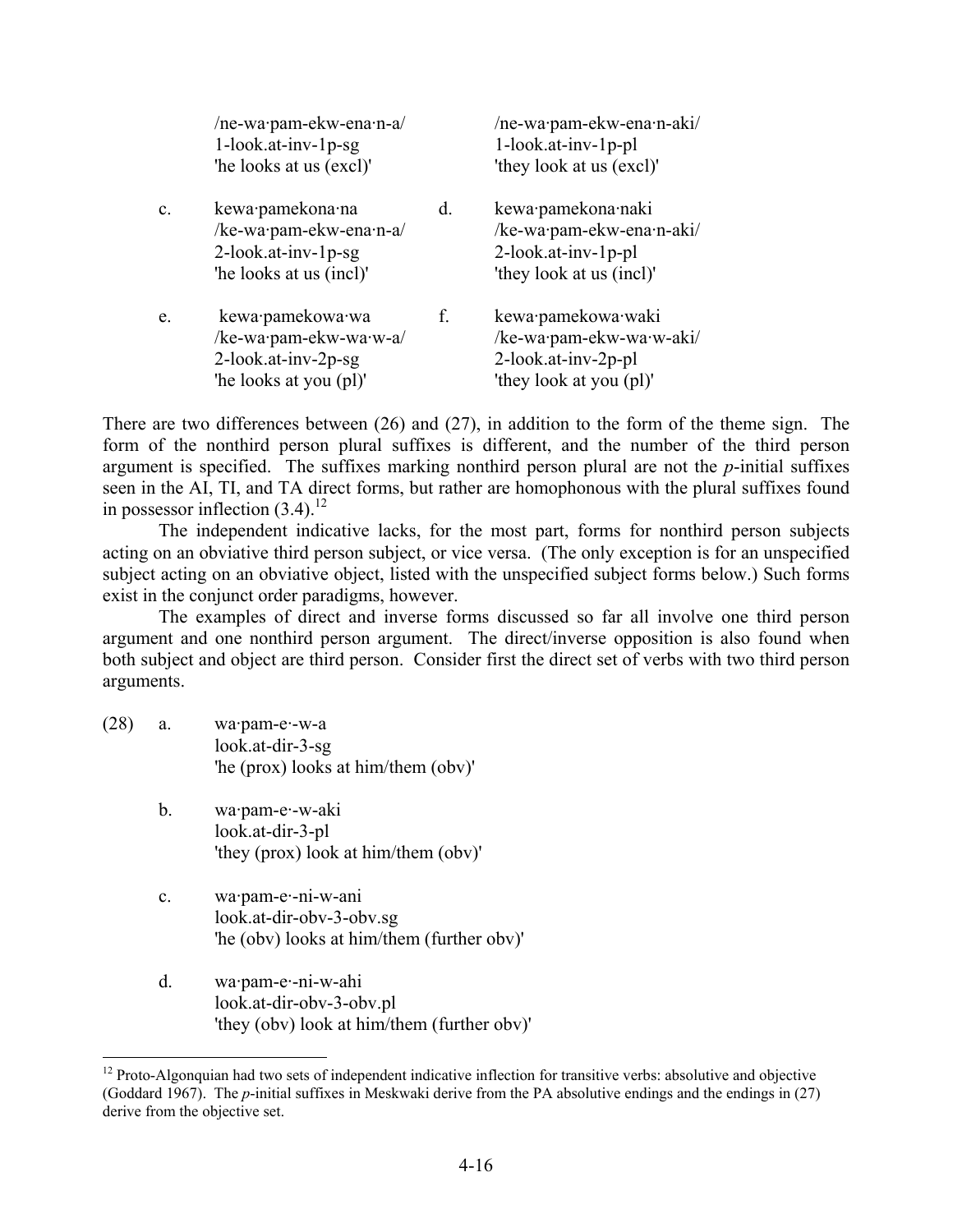The form of the direct theme sign in (28) is -*e*<sup>-</sup>-, rather than  $-a^{-1}$ <sup>3</sup>. The suffixes following the theme sign encode person, number, and obviation features of the subject of the verbs in (28). Features of the object are not explicitly marked by the inflectional suffixes in (28), but we know that the object must be third person and obviative. We know that the person of the object is third, because a nonthird person would be marked overtly by the verb inflection. Furthermore, since the direct theme sign is used, the object must rank below the subject on the person hierarchy. Consequently the object of (28a, b) must be obviative because the subject is third person proximate. In (28c, d), where the subject is third person obviative, the object must be third person further obviative.

Now consider the inverse counterparts to (28):

| (29) | a.             | wa·pamekwa<br>/wa·pam-ekw-w-a/<br>$look.at-inv-3-sg$                 | 'he/they (obv) looks at him (prox)'        |
|------|----------------|----------------------------------------------------------------------|--------------------------------------------|
|      | b.             | wa·pameko·ki<br>/wa·pam-ekw-w-aki/<br>look.at-inv-3-pl               | 'he/they (obv) looks at them (prox)'       |
|      | $\mathbf{c}$ . | wa·pamekoniwani<br>/wa·pam-ekw-ni-w-ani/<br>look.at-inv-obv-3-obv.sg | 'he/they (further oby) looks at him (oby)' |
|      | d.             | wa·pamekoniwahi<br>/wa·pam-ekw-ni-w-ahi/<br>look.at-inv-obv-3-obv.pl | 'he/they (further oby) look at him (oby)'  |

The pattern of inflection in (29) is the mirror image of that seen in (28). All forms contain the inverse theme sign -*ekw*-. The suffixes following the theme sign encode number and obviation features of the object of the verb. The features of the subject are not marked explicitly, but the choice of theme sign entails that the subject must rank below the object on the person hierarchy. The subject is therefore obviative in (29a, b) and further obviative in (29c, d).

The forms above are a complete listing of all the direct and inverse TA forms. There are also forms used for second person subjects acting on first person objects, and vice versa. These are considered neither direct nor inverse: the two nonthird persons are of equal rank in the person hierarchy. The theme sign -*i*- is used when the object is first person, and the theme sign -*en*- when the object is second person.<sup>14</sup>

| (30) | ke-wa pam-i        | ke-wa·pam-i-pena      |
|------|--------------------|-----------------------|
|      | $2$ -look.at-1.obj | $2$ -look.at-1.obj-1p |

<sup>13</sup> Goddard 1979a:115 analyzes this -*e·*- as underlying -*a·*- which has undergone the same umlaut process seen in (most) *a·*-final AI stems when followed by third person endings, and argues that there are two separate *w*'s, one which triggers umlaut (as in  $(28)$ ) and one which does not (as in  $(24)$ ).

<sup>&</sup>lt;sup>14</sup> The theme signs are glossed with only a feature for object, because of their distribution in the conjunct order paradigms.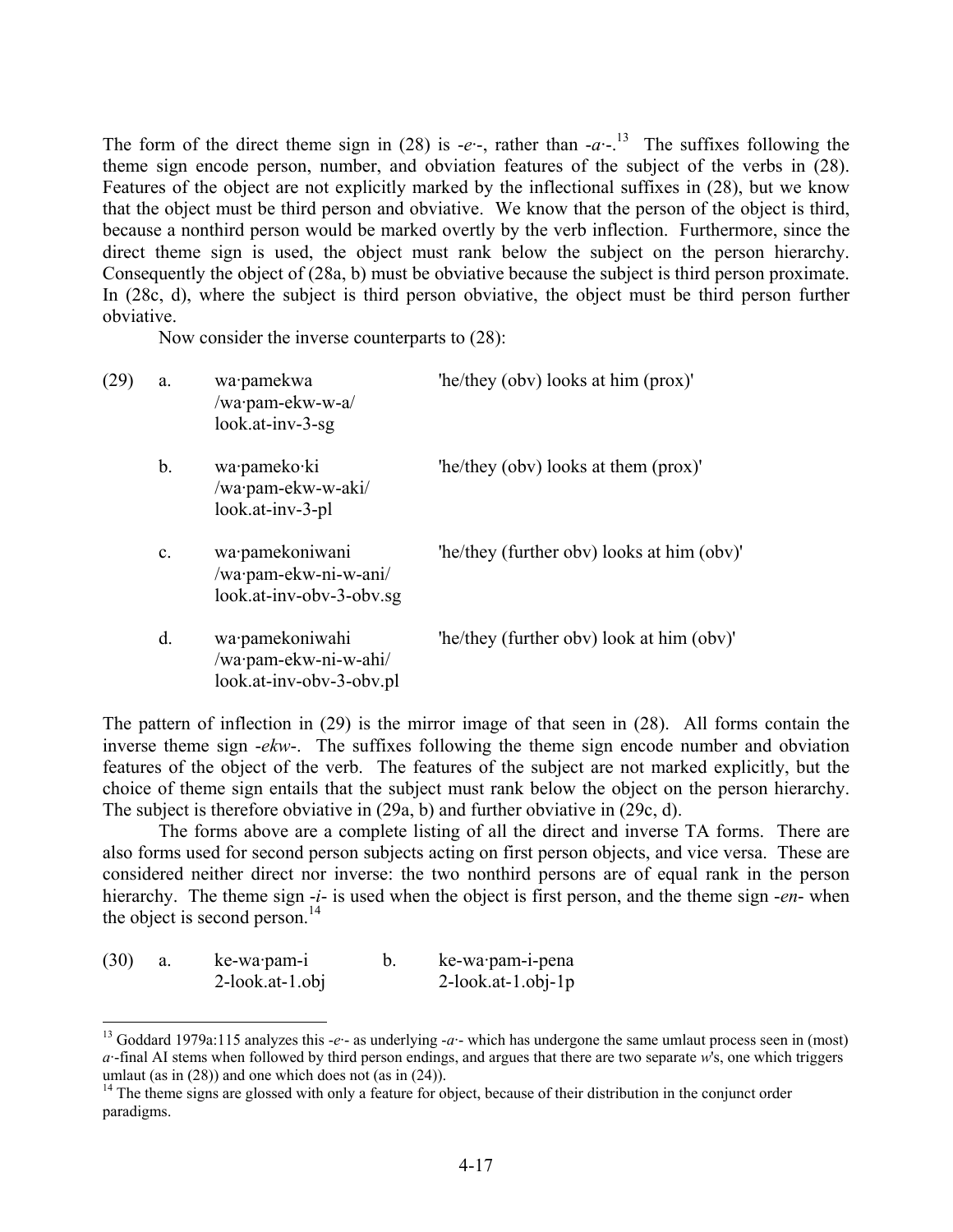|      |                | 'you (sg) look at me'                                                        |    | 'you (sg/pl) look at us (excl)'                                                     |
|------|----------------|------------------------------------------------------------------------------|----|-------------------------------------------------------------------------------------|
|      | $\mathbf{c}$ . | ke-wa·pam-i-pwa<br>$2$ -look.at-1.obj-2p<br>'you (pl) look at me'            |    |                                                                                     |
| (31) | a.             | ke-wa $\cdot$ pam-en- $e^{15}$<br>$2$ -look.at-2.obj<br>'I look at you (sg)' | b. | ke-wa·pam-en-e-pena<br>$2$ -look.at-2.obj- $-1p$<br>'we (excl) look at you (sg/pl)' |
|      | $\mathbf{c}$ . | ke-wa·pam-en-e-pwa<br>$2$ -look.at-2.obj- $-2p$<br>'I look at you (pl)'      |    |                                                                                     |

Two points should be noticed about (30) and (31). First, the prefix is the second person *ke*throughout the two sets, whether the second person is the subject or the object. Second, the suffix *pena* is used if either the subject or object is first person plural ((30b), (31b)). The appearance of *pena* precludes any other suffix appearing in that slot, so the number of the second person argument is left unspecified in (30b) and (31b). If the number of the first person argument is singular, then it is possible to use the suffix -*pwa* to indicate a second person plural subject or object ((30c), (31c)). If both the first person argument and the second person argument are singular, then no inflectional suffix appears to the right of the theme sign.

TA verbs also have special inflected forms for an inanimate subject acting upon an animate object:

| (32) | a.             | ne-wa·pam-ekwi<br>1-look.at-0.subj            | 'it looks at me'        |
|------|----------------|-----------------------------------------------|-------------------------|
|      | b.             | ke-wa·pam-ekwi<br>2-look.at-0.subj            | 'it looks at you'       |
|      | $\mathbf{c}$ . | ne-wa·pam-ekwi-pena<br>$1$ -look.at-0.subj-1p | 'it looks at us (excl)' |
|      | d.             | ke-wa·pam-ekwi-pena<br>$2$ -look.at-0.subj-1p | 'it looks at us (incl)' |
|      | e.             | ke-wa·pam-ekwi-pwa<br>$2$ -look.at-0.subj-2p  | 'it looks at you (pl)'  |
|      | f.             | wa·pam-ekwi-pi<br>$look.at-0.subj-X$          | 'it looks at people'    |
|      | g.             | wa·pam-ekwi-w-a<br>$look.at-0.subj-3-sg$      | 'it looks at him'       |

<u>.</u>

 $15$  The theme sign in (31) must be followed by an epenthetic vowel in the independent indicative.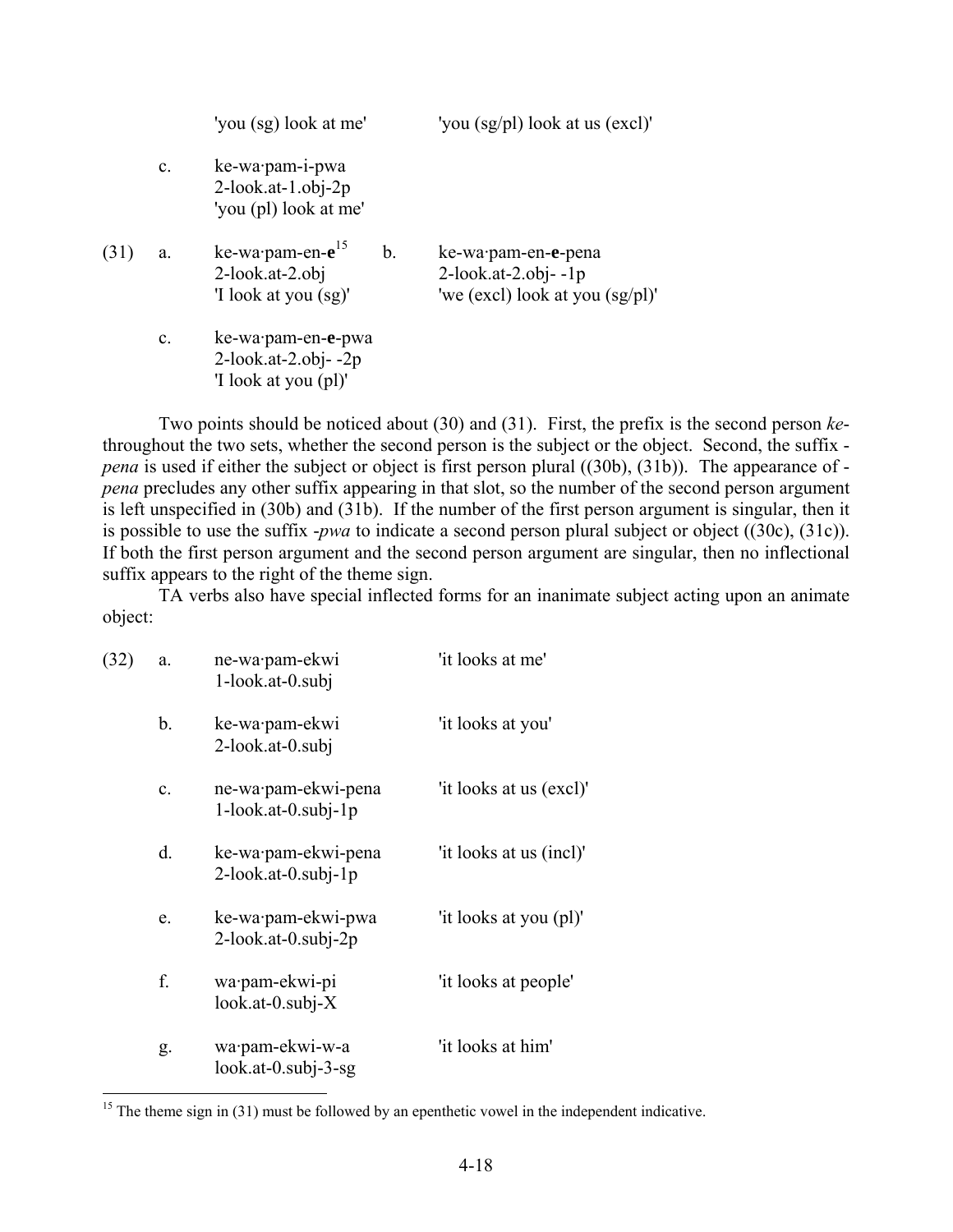| wa·pam-ekwi-w-aki     | 'it looks at them' |  |
|-----------------------|--------------------|--|
| $look.at-0.subj-3-pl$ |                    |  |

All the inanimate subject forms contain the theme sign -*ekwi*-, which is clearly related to the inverse theme sign  $-ekw$ - used with animate subjects ranked lower than the object.<sup>16</sup> The inanimate subject is outranked by all the animate persons on the person hierarchy, making this variant of the inverse theme sign appropriate. Person and number features of the object are expressed by affixes identical to those found with AI verbs. Note in particular that the suffix -*pi*, used with unspecified subject in the AI set of forms, here expresses an unspecified object in (32f).

Finally, there is a set of forms for unspecified subject acting on animate objects:

| (33) | a.             | ne-wa·pam-eko·-pi<br>1-look.at-inv-X           | 'people look at me'             |
|------|----------------|------------------------------------------------|---------------------------------|
|      | b.             | ke-wa·pam-eko·-pi<br>$2$ -look.at-inv- $X$     | 'people look at you'            |
|      | $\mathbf{c}$ . | ne-wa·pam-eko·-pena<br>$1$ -look.at-inv- $1p$  | 'people look at us (excl)'      |
|      | d.             | ke-wa·pam-eko·-pena<br>2-look.at-inv-1p        | 'people look at us (incl)'      |
|      | e.             | ke-wa·pam-eko·-pwa<br>2-look.at-inv-2p         | 'people look at you (pl)'       |
|      | f.             | wa·pam-a·-pi<br>look.at-dir-X                  | 'people look at him/them'       |
|      | g.             | wa·pam-em-a·-pi<br>$look.$ at-obv.obj-dir- $X$ | 'people look at him/them (obv)' |

1

The choice of theme sign with unspecified subject forms of TA verbs is unusual. If the object of the verb is nonthird person, a variant of the inverse theme sign is used (-*eko·*-, rather than the regular -*ekw*-). But if the object of the verb is third person, the direct theme sign -*a·*- is used. The suffix -*pi*, expressing unspecified person, follows the theme sign when the object is first or second person singular ((33a, b)) and when the object is third person ((33f, g)). In the forms for a plural nonthird person object ((33c-e)), however, the presence of the suffixes -*pena* or -*pwa* preclude the appearance of the unspecified person suffix -*pi*.

The pattern of theme signs in (33) is as if the unspecified person ranks between the nonthird persons and the third persons on the person hierarchy (as observed by Goddard 1979a:83). Furthermore, we saw in (32) that inanimate subjects always take a form of the inverse theme sign.

<sup>&</sup>lt;sup>16</sup> The morpheme *-ekwi-* is a Meskwaki innovation (Goddard 1967); other Algonquian languages use the regular form of the inverse theme sign for inanimate subject forms.